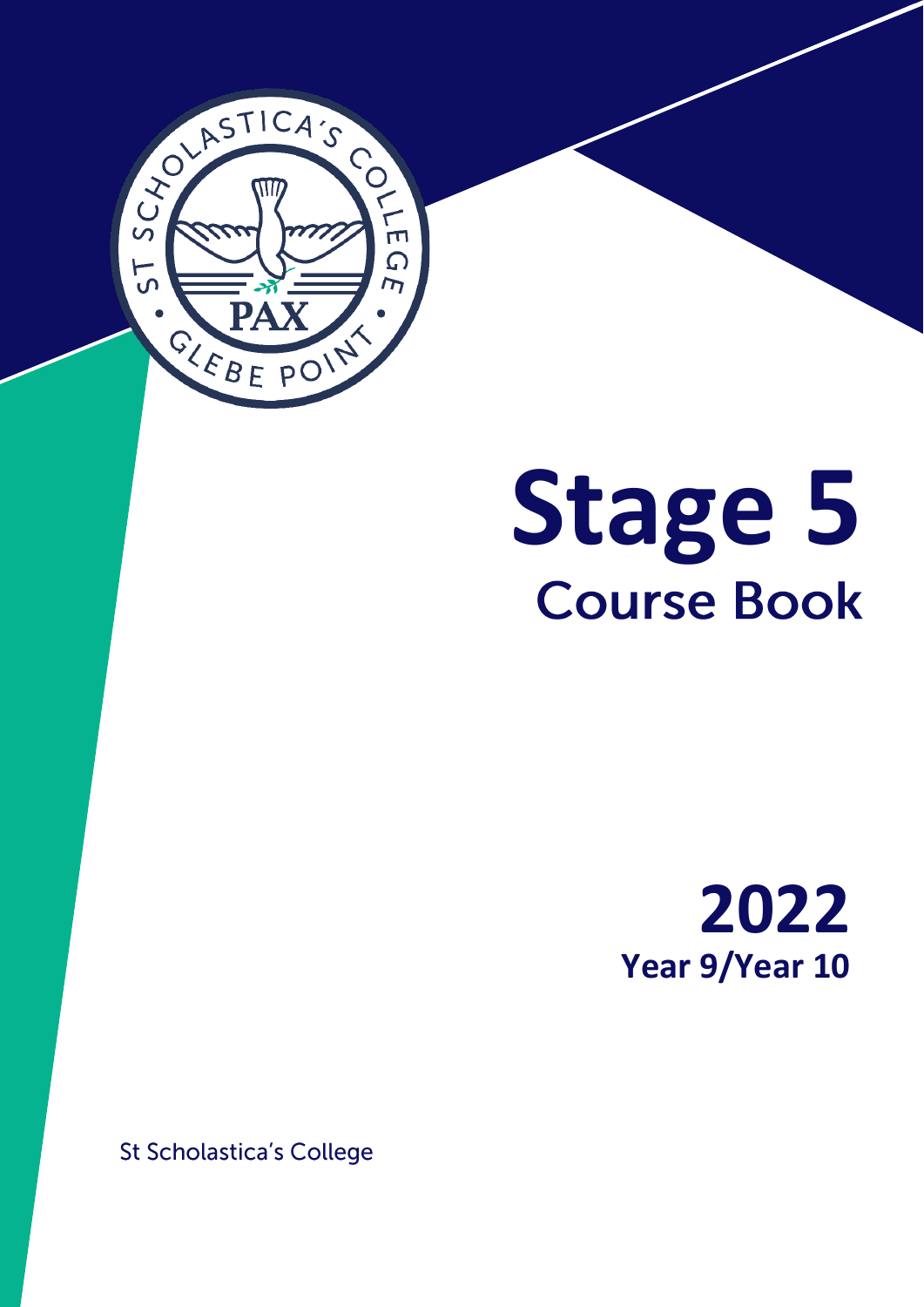# Contents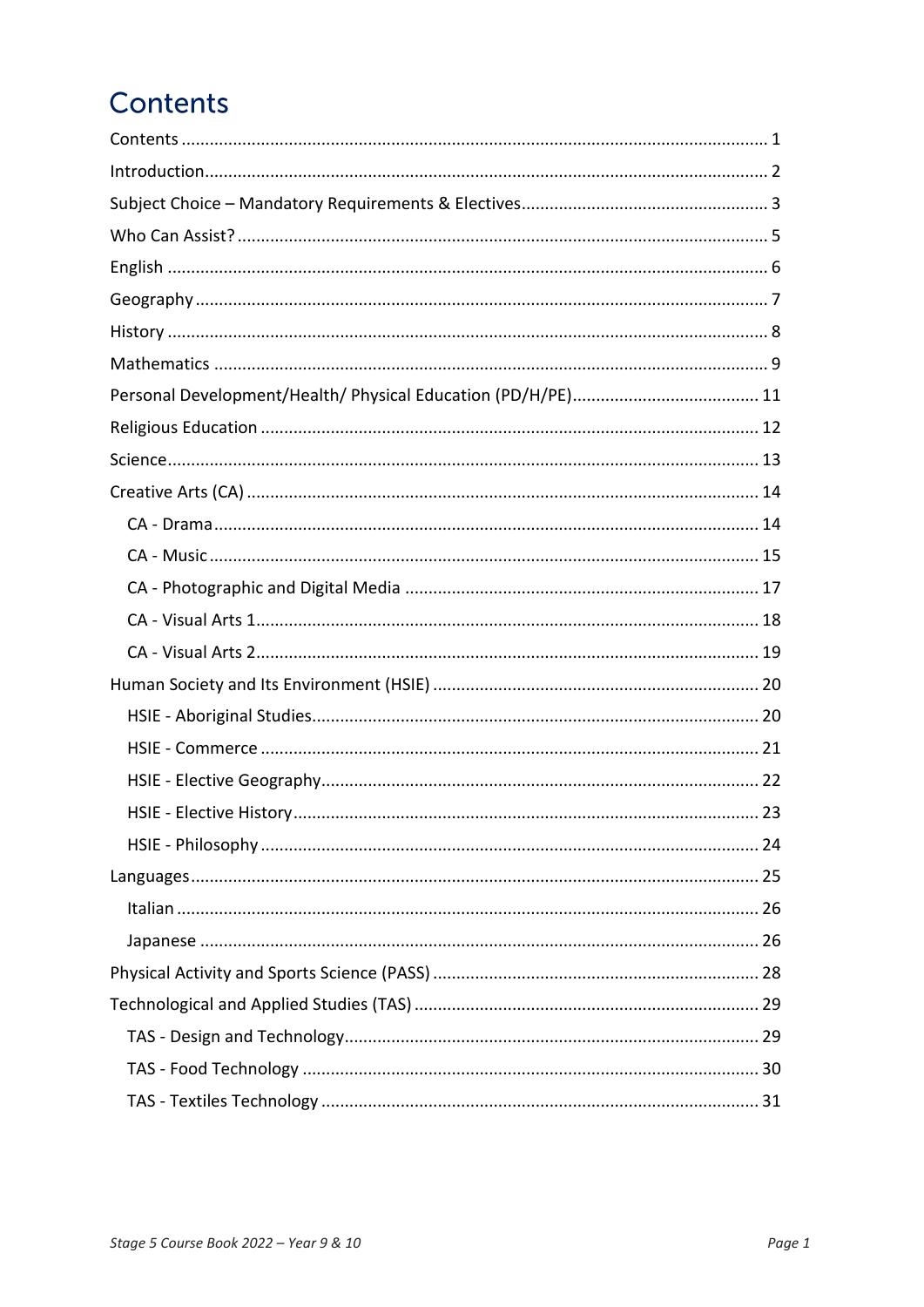# <span id="page-2-0"></span>Introduction

At St Scholastica's College, we strive to provide the very best learning opportunities for the students in our care. We recognise that education is a holistic process and catersfor the intellectual, creative, physical and emotional development of our students. We provide a broad-based curriculum, which ensures a solid grounding in a wide range of subjects in addition to allowing students to pursue particular areas of interest and expertise.

We offer a flexible curriculum that can be tailored to suit the individual talents and needs of our students. There are a number of compulsory subjects which include the core areas of Religious Education, English, Mathematics and Science. In addition, students are required to complete compulsory study in Australian History and Australian Geography throughout Years 9 and 10. The College offers a Gifted and Talented Program to challenge and motivate the more able students. We also run English as a Language or Dialect (EAL/D) programs to provide help to those students whose first language is not English, and Special Education programs to support students who might be having difficulties with mainstream programs.

We foster the growth of our students so that they may achieve to the best of their potential. We encourage the development of young women with inquiring minds who have respect for others and confidence in themselves.

Enjoy your choice of electives and the opportunity to take direction of your own learning.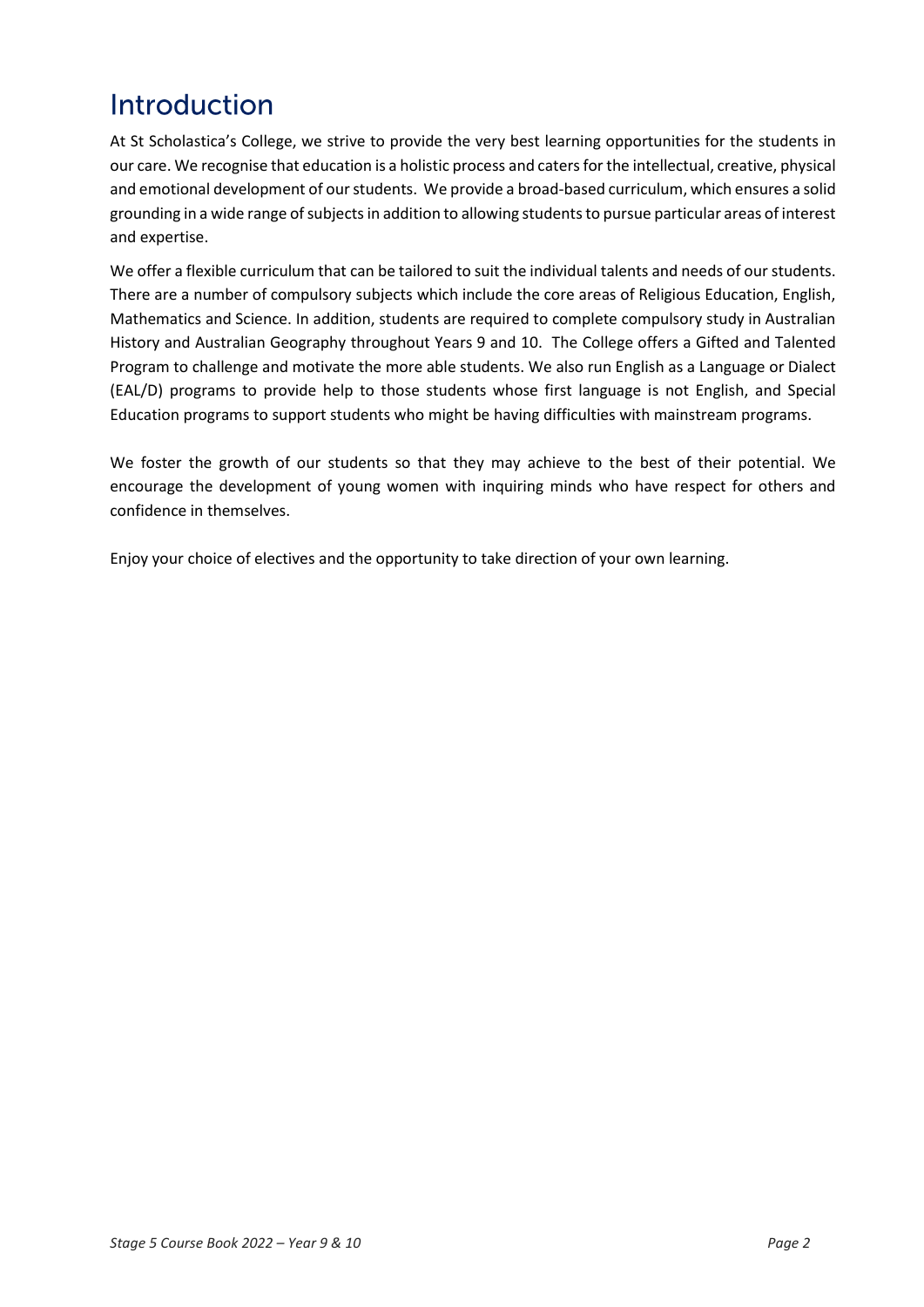# <span id="page-3-0"></span>Subject Choice - Mandatory Requirements & Electives

The following information is provided to give you some help in understanding the subjects you may study in Stage 5. The NSW Education Authority (NSEA) dictates the program of studies for all students in NSW schools in Years 7-10. As part of this program, students are able to elect to study some subjects of their choice in Years 9 & 10.

| <b>MANDATORY SUBJECTS</b> |                                       |                    |         |                                      |                |
|---------------------------|---------------------------------------|--------------------|---------|--------------------------------------|----------------|
| <b>English</b>            | <b>HSIE</b><br>- Geography<br>History | <b>Mathematics</b> | PD/H/PE | <b>Religious</b><br><b>Education</b> | <b>Science</b> |

| <b>ELECTIVE SUBJECTS</b>          |                              |                                                 |                                                          |                               |
|-----------------------------------|------------------------------|-------------------------------------------------|----------------------------------------------------------|-------------------------------|
| <b>Creative Arts</b>              | <b>HSIE</b>                  | Languages                                       | <b>PDHPE</b>                                             | <b>TAS</b>                    |
| Drama                             | Aboriginal<br><b>Studies</b> | Italian                                         | <b>Physical Activity</b><br>and Sports<br>Science (PASS) | Design and<br>Technology      |
| <b>Music</b>                      | Commerce                     | Japanese                                        |                                                          | Food Technology               |
| Photographic and<br>Digital Media | Geography                    | Study through<br>the NSW School<br>of Languages |                                                          | <b>Textiles</b><br>Technology |
| <b>Visual Arts</b>                | History                      |                                                 |                                                          |                               |
|                                   | Philosophy                   |                                                 |                                                          |                               |

## **The Choice Procedure**

Students will be:

- Addressed regarding the rules of Stage 5 study
- Welcome to seek advice from the relevant teachers
- Asked to choose 2 electives to be studied in Year 9 and then choose 2 electives for Year 10 *(This pattern may be altered in some circumstances)*

The Head of Curriculum in collaboration with other staff will process elective choices, after selections have been gathered via an online survey.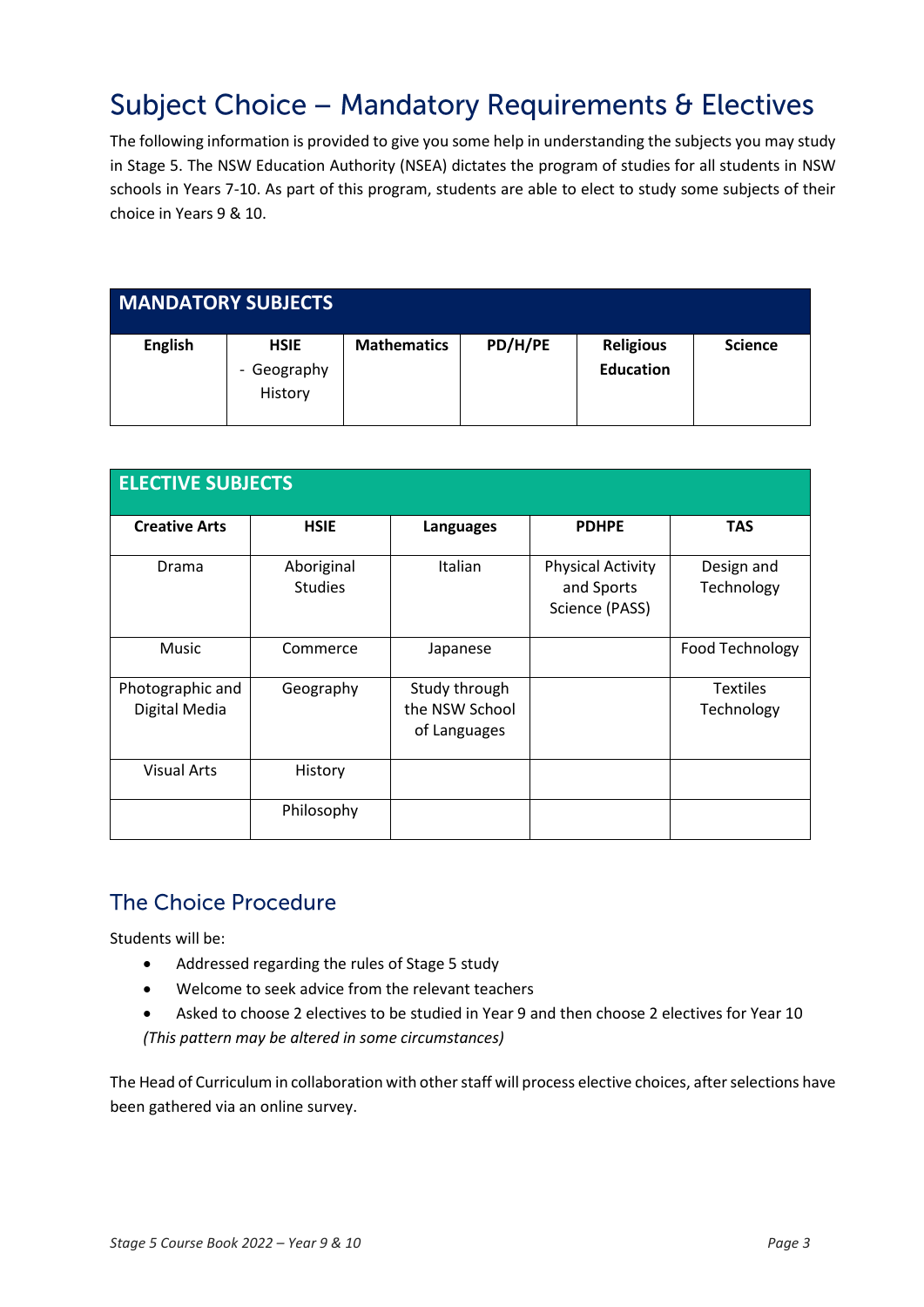## **Timetable Structure at Schols**

The timetable structure at St Scholastica's College allows for a degree of flexibility in the choice of electives. Elective courses may be of 100-hour or 200-hour length. A one-year or two-year elective.

- A **200-hour elective** is a course that is studied for **2 years** over the course of Years 9 and 10.
- A **100-hour elective** is a course that is studied for **1 year** in either Year 9 or 10.
- It is anticipated that most students will study 4 Electives over the 2 years.

At the end of Stage 5, the College will submit a grade to NESA for each of the mandatory courses and the 100/200-hour elective courses that have been completed.

If a student should leave school before the completion of the Higher School Certificate, the Record of School Achievement (RoSA) can be requested from NESA and it will include these submitted grades.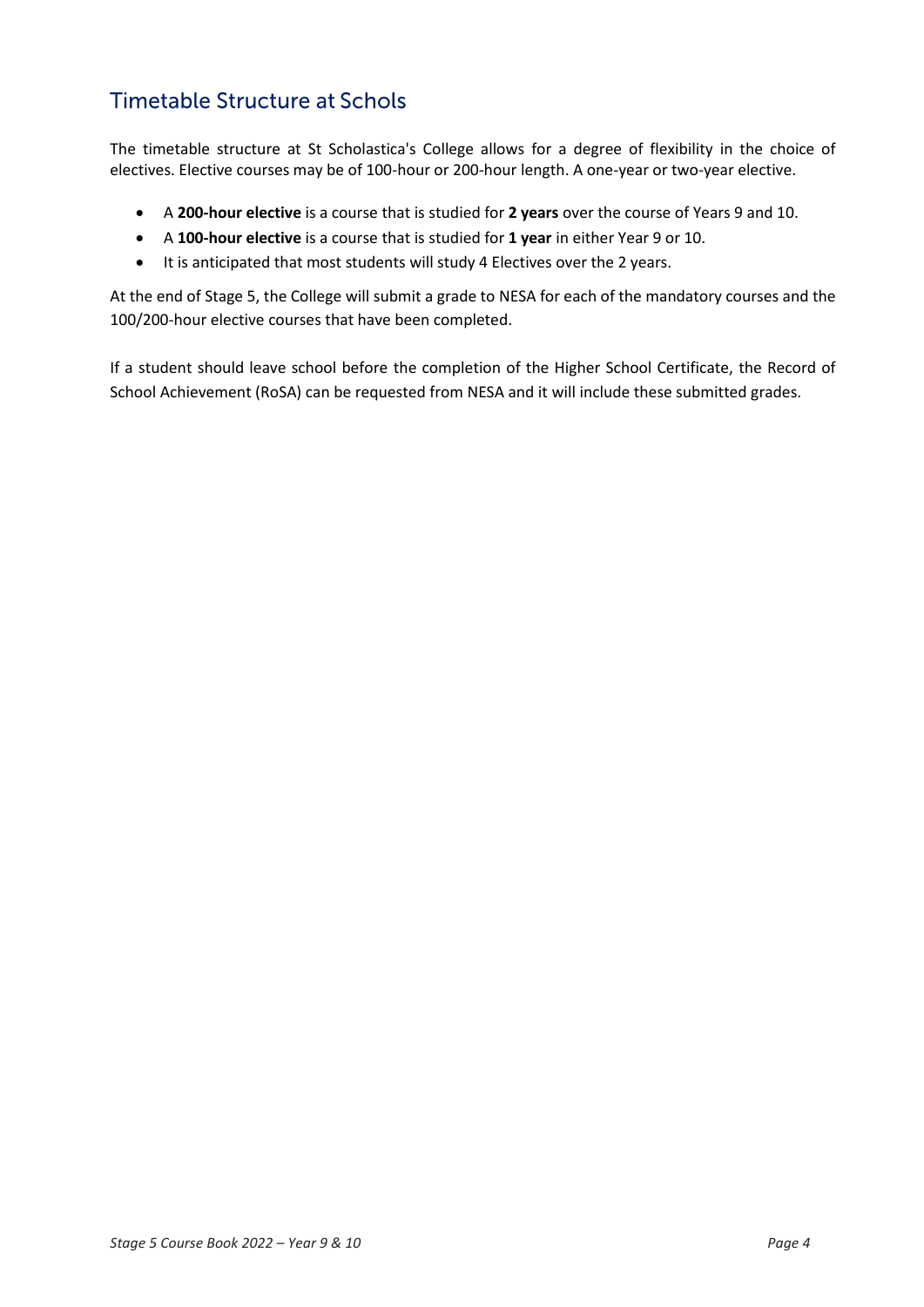# <span id="page-5-0"></span>**Who Can Assist?**

You may wish to discuss subject information with the relevant people listed below:

| <b>Assistant Principal - Learning</b>                      | Ms M Taborda    |
|------------------------------------------------------------|-----------------|
| <b>English Coordinator</b>                                 | Ms J Durand     |
| <b>Mathematics Coordinator</b>                             | Mr V Zurlo      |
| <b>Science Coordinator</b>                                 | Ms T Robson     |
| <b>Religious Education Coordinator</b>                     | Ms P Pope       |
| History, Elective History, Aboriginal Studies & Philosophy | Mr K Smith      |
| <b>Geography, Elective Geography &amp; Commerce</b>        | Ms J Boland     |
| <b>PDHPE Coordinator</b>                                   | Ms L Palmer     |
| <b>TAS Coordinator</b>                                     | Ms L Tulevski   |
| <b>Visual Arts Coordinator</b>                             | Ms V Armstrong  |
| <b>Drama Coordinator</b>                                   | Ms L Sills      |
| <b>Music Coordinator</b>                                   | Ms C Miao       |
| <b>Teacher in Charge of Languages</b>                      | Ms S Rumiz      |
| English as a Language or Dialect (EAL/D)                   | Ms V Di Giacomo |
| <b>Careers / VET Coordinator</b>                           | Ms J Cousins    |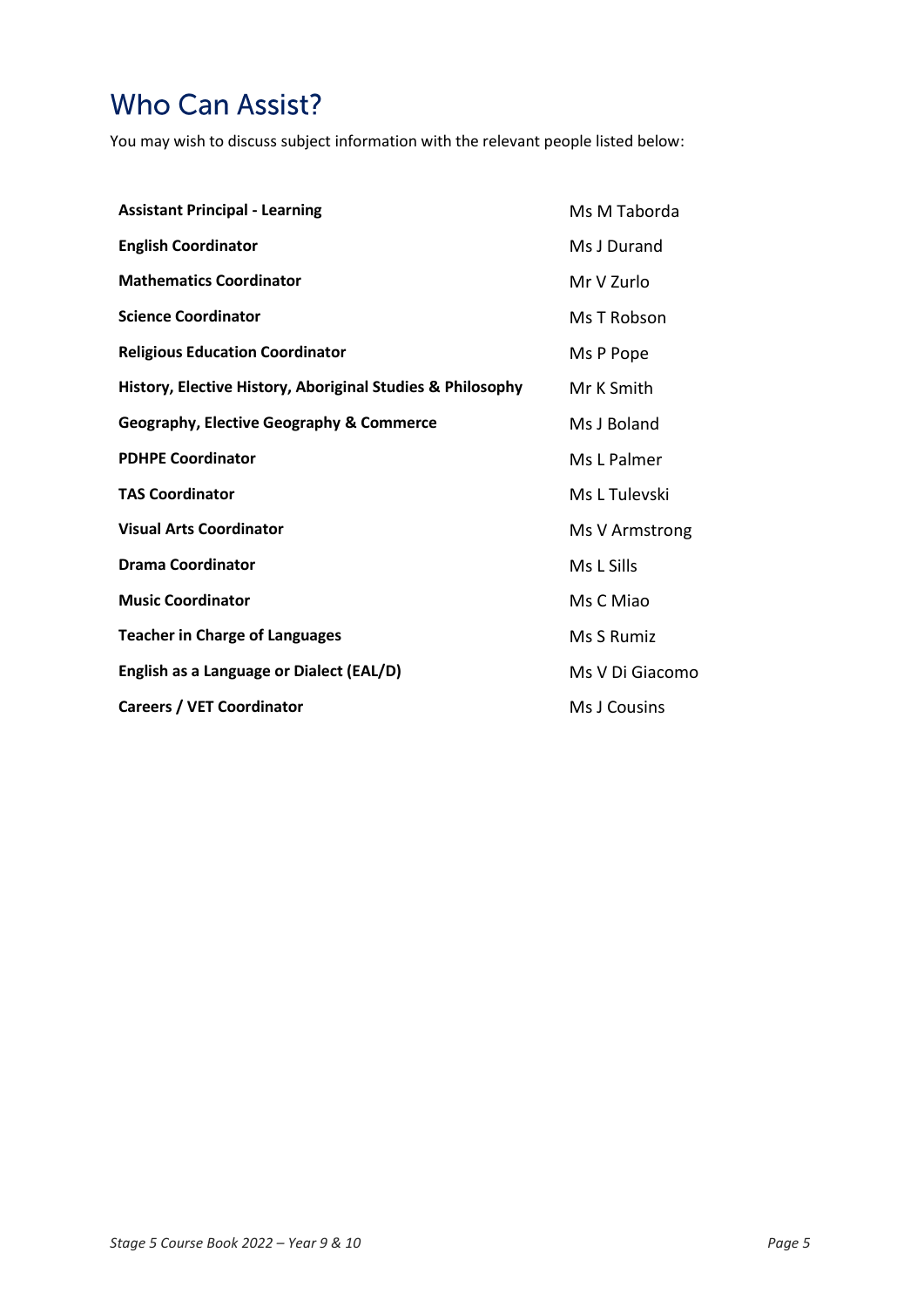# <span id="page-6-0"></span>**English**

The study of English in Years 7–10 aims to develop students' knowledge, understanding, appreciation and enjoyment of the English language and to develop their skills as effective communicators.

Students develop their control of language by reading and viewing a range of texts and by writing imaginative, interpretive and critical texts with clarity and accuracy for a range of purposes and audiences. Students engage with and explore literature of past and contemporary societies, as well as a range of spoken, visual, media and multimedia texts.

#### What will students learn?

Students learn to develop clear and precise skills in writing, reading, listening, speaking, viewing and representing. For example, in developing writing skills, students learn about sentence structures, grammar, punctuation, vocabulary and spelling.

Students study a range of texts including fiction, nonfiction, poetry, films, media, multimedia and digital texts. The texts give students experience of Australian literature and insights into Aboriginal experiences and multicultural experiences in Australia, and experience of literature from other countries and times including texts that provide insights about the peoples and cultures of Asia.

Students also study texts that give experience of cultural heritages, popular cultures and youth cultures, picture books, every day and workplace texts, and a range of social, gender and cultural perspectives. Students experience Shakespearean drama in Stage 5 (Years 9 and 10).

Students develop their skills, knowledge and understanding so that they can use language and communicate appropriately, effectively and accurately for a range of purposes and audiences, in a range of contexts. They learn to think in ways that are imaginative, interpretive and critical. They express themselves and their relationships with others and the world and reflect on their learning in English.

Students who have special needs in English will study in mixed-ability classes. There will be two Advanced classes.

There are opportunities for EAL/D support by a specialist teacher within the class and during lunchtime support lessons.

#### **Particular Course Requirements**

The study of English in Years 7–10 involves the following text requirements:

• In Stage 5, the selection of texts must give students experience of Shakespearean drama.

#### **Record of School Achievement**

Students who have met the mandatory study requirements for English during Years 7–10 will receive a grade for English for the Record of School Achievement (RoSA).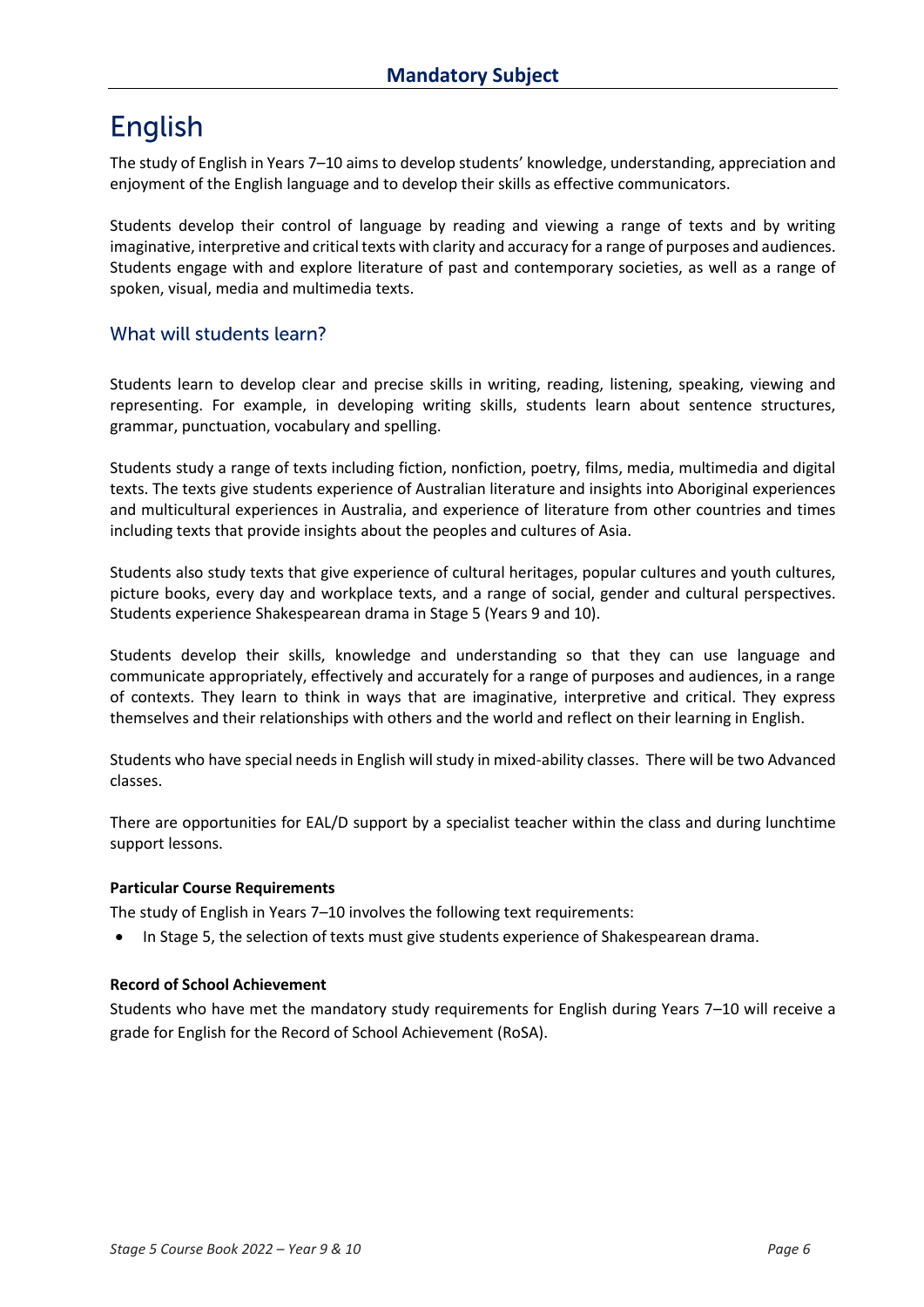# <span id="page-7-0"></span>Geography

The study of Geography aims to stimulate students' interest in and engagement with the world. Through geographical inquiry they develop an understanding of the interactions between people, places and environments across arrange of scales in order to become informed, responsible and active citizens. Geography develops a wide range of skills such as acquiring, processing and communicating geographical information from a variety of primary and secondary sources, including fieldwork.

## Students will study the following focus areas:

#### Year 9 - Units of Work

#### **Environmental Change and Management:**

Students develop an understanding of the functioning of environments and the scale of human-induced environmental change challenging sustainability. They explore worldviews influencing approaches to environmental use and management. Students undertake an investigative study of the causes and consequences of environmental change in an environment in Australia and another country. They compare and evaluate the management responses in both countries and propose ways individuals can contribute to environmental sustainability.

#### **Human Wellbeing**:

Students examine the nature of, and differences in, human wellbeing and development that exist within and between countries. They describe ways of measuring human wellbeing and development to reveal spatial variations and develop explanations for differences. Students investigate examples from Australia and across the world of issues affecting development, the impact on human wellbeing and the consequences of spatial variations across scales. Local, national and global initiatives to improve human wellbeing are also examined.

## Year 10 - Units of Work

#### **Sustainable Biomes**:

Students examine the physical characteristics and productivity of biomes. Students examine the correlation between the world's climatic zones and spatial distributions of biomes and their capacity to support food and non-food agricultural production. Students analyse the impact humans have on biomes in an effort to produce food and increase agricultural yields. They examine population trends and projections from Australia and across the world and forecast future food supply-and-demand issues. Challenges to food production are explored and management strategies investigated.

#### **Changing Places**:

Students examine the patterns and trends in population movements and the increasing urbanisation of countries. They discuss the reasons for internal and international migration patterns and the consequences of population movements, including the increased concentration of populations within countries. Students examine strategies to create liveable and sustainable urban places, propose solutions and suggest opportunities for active citizenship.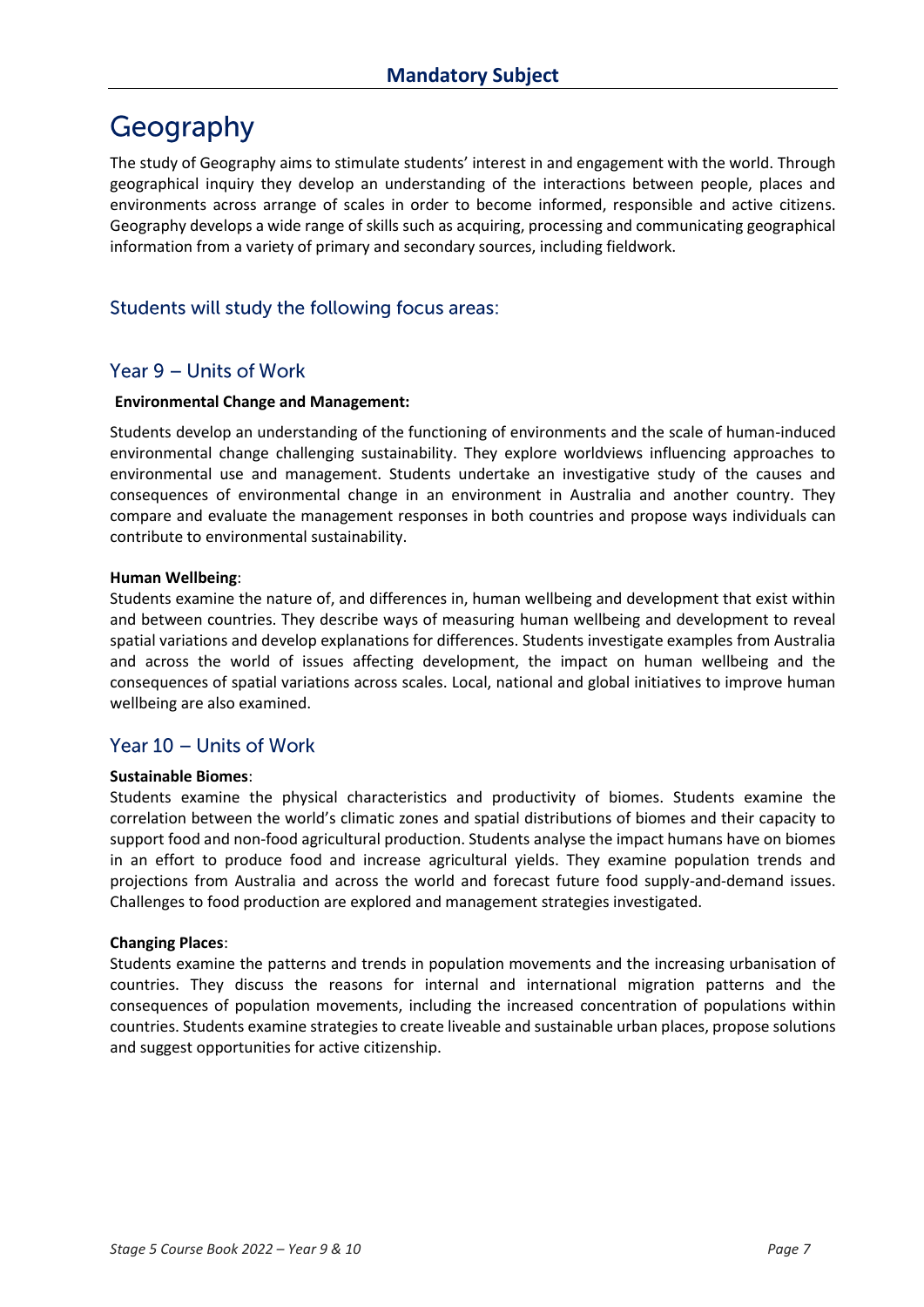# <span id="page-8-0"></span>**History**

Students undertake 100 hours of mandatory History in Stage 5.

The mandatory History focus is on the making of the modern world and modern Australia in Year 9. This includes the study of Enlightenment, the American War of Independence, the French Revolution, the trans-Atlantic slave trade and the Industrial Revolution, followed by the study of the First World War, the years between the wars and the Second World War.

In Year 10 students will examine developments in society since 1945 with particular focus on the rights and freedoms of Aboriginal and Torres Strait Islander peoples, and the civil rights movement in the United States. Year 10 students will then have the opportunity to select one case study to complete from a range of topics.

It is envisaged that this will allow students to advance in earnest their skill preparation for senior school as well as allow them some choice to follow their own interests in their study of History.

Throughout Stage 5 History, students will explore the concepts of continuity and change, cause and effect as well as continuing their understanding of perspectives and the role of empathy in their historical study. Their analytical work will engender their understanding and appreciation of the concepts of significance and contestability within History.

We are designing the students' learning with a focus on the NESA prescribed skills of comprehension, analysis, perspectives and interpretation, empathy, research and effective explanation and communication.

**All students complete a site study in Stage 5 to complement and extend their class work.**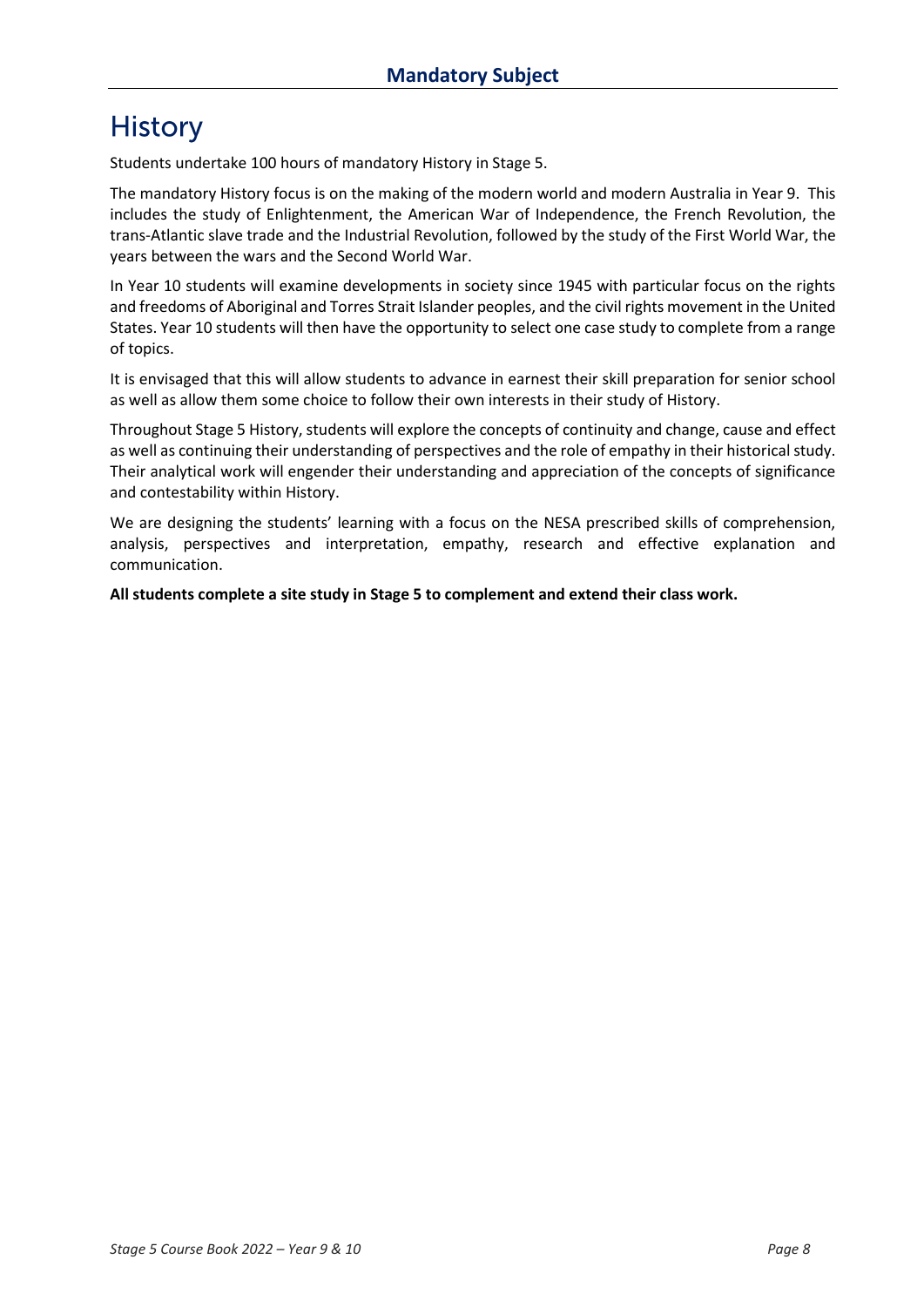# <span id="page-9-0"></span>**Mathematics**

Mathematics must be studied in each semester of Years 7-10.

The Years 9 and 10 Mathematics Syllabus aims to promote students' appreciation of Mathematics and develop the mathematical thinking, understanding, confidence and competence in solving mathematical problems. In Years 9 and 10 students study Mathematics at a level that suits their ability through one of the Stages 5.1, 5.2 or 5.3.

Some students will achieve the Stage 4 outcomes during Year 7, while the majority will achieve them by the end of Year 8. Other students might not achieve them until Year 9 or later. Consequently, three specific endpoints and pathways (5.1, 5.2 and 5.3) have been identified for Stage 5. Other endpoints and pathways are also possible in Stage 5. For example, some students may achieve all of the 5.2 outcomes and a selection of some of the 5.3 outcomes.

#### Stage 5.2/5.3 Mathematics

This course is designed for those students who have achieved the outcomes of the Years 7 and 8 courses to a high standard. These students should be able to work easily and quickly with more demanding mathematical concepts. Algebraic processes, graphical techniques, interpretation, justification of solutions advanced applications and reasoning, which arise in more sophisticated problems from realistic applications are emphasized.

This course will suit those students who plan to follow a more academic path towards Mathematics, Mathematics Extension 1 or Mathematics Extension 2 in Years 11 and 12. Some may choose to do the Mathematics Standard course.

#### Stage 5.1/5.2 Mathematics

This course contains elements from both the harder 5.1/5.2 stages and the Stage 4 level of work. It is expected that the majority of students will undertake this course. It is designed for students who require extensive experiences and more practice to develop their mathematical ideas and a more abstract approach to mathematical thinking.

This course leads to the study of 2 Unit Mathematics Standard. Some students may choose not to further their study in Mathematics.

#### Stage 5/5.1 Mathematics

This course is designed for those students who need more time to develop their basic mathematical skills for everyday life by practising these skills in a variety of realistic topics. It provides students with the opportunity to experience applications of Mathematics to their lives.

Most students doing this course will study 2 Unit in Stage 6 Mathematics Standard or perhaps discontinue the study of Mathematics.

#### **Acceleration Mathematics**

In Mathematics we have the opportunity to provide accelerated progression for some students.

All children need to receive an education that takes account of their special characteristics as learners. Accelerated progression is one of many strategies that schools may employ to respond to the academic and social needs of gifted students. When stated simply, it involves the promotion of a student to a level of study beyond that which is usual for their age.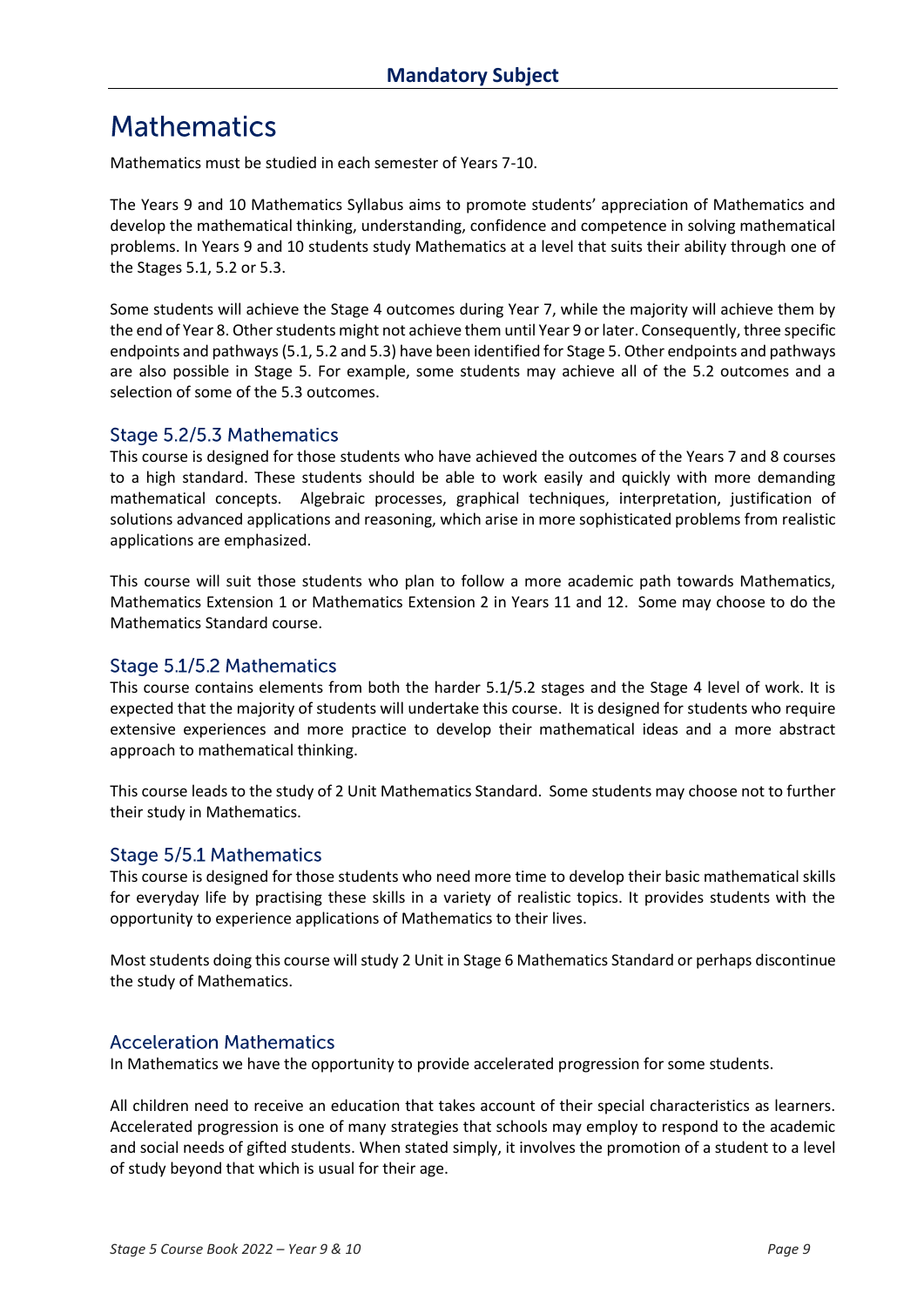If a student has demonstrated an outstanding level of achievement of the outcomes, there is no point in their remaining at the same stage any longer, provided all the important learning that may be expected in the outcomes statements has been achieved.

Students who have been identified as being suitable for acceleration will generally be keen to advance more quickly than their age cohort and to break from lockstep grade progression. If appropriately selected, these accelerants will cope with ease, enthusiasm and satisfaction.

Students will be identified as possible candidates for acceleration in Mathematics at the end of Term 1 in Year 9. After students accept a place in the program with parental support, it is scheduled to commence at the start of Term 2. Students may, of course, decide at any stage to return to the normal mainstream learning.

High standards need to be maintained throughout the course, leading up to the HSC examination in the Mathematics Course.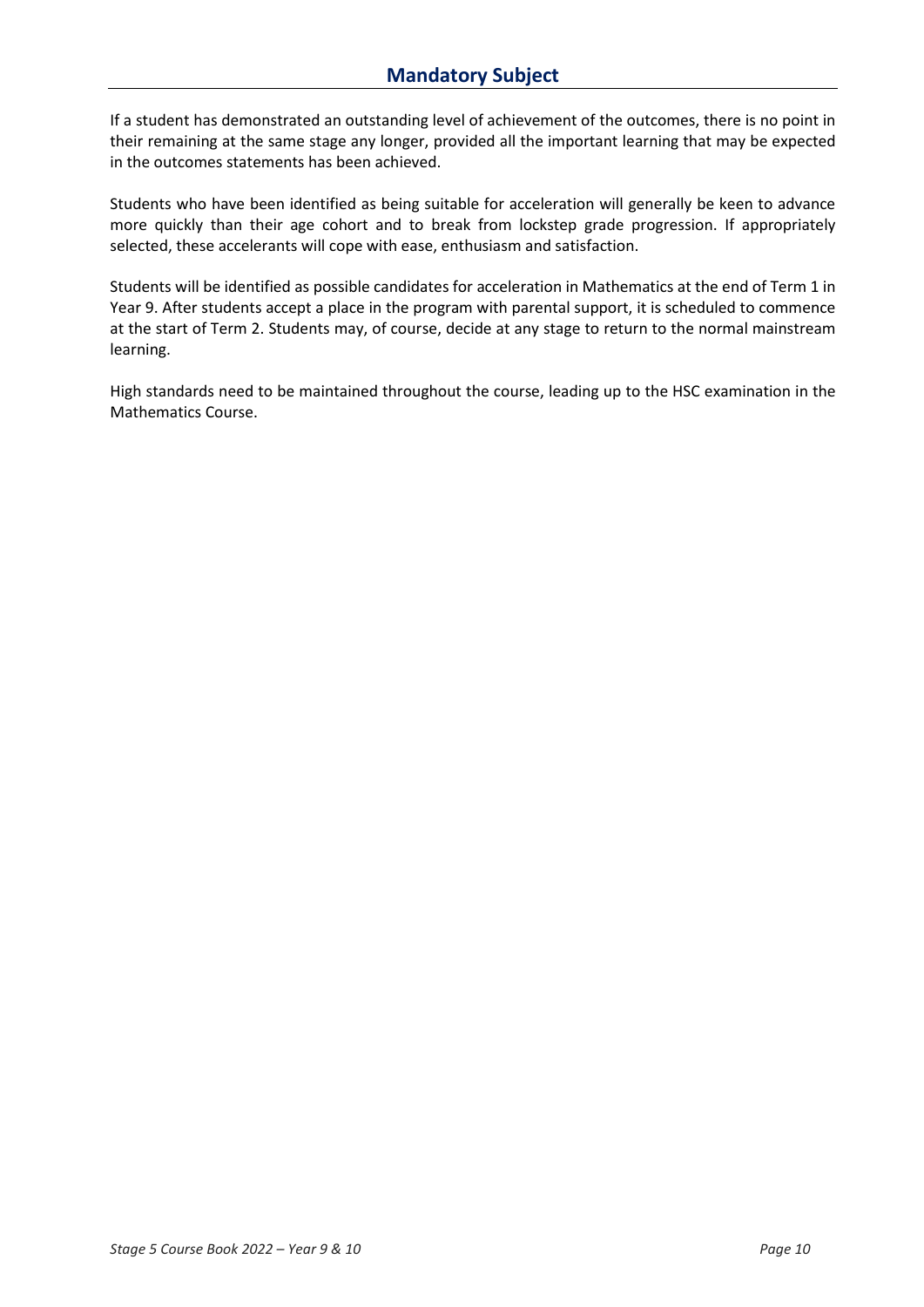# <span id="page-11-0"></span>Personal Development/Health/ Physical Education (PD/H/PE)

PD/H/PE Year 7-10 course is a mandatory subject for all students in NSW. The syllabus has been designed so students could typically achieve the standards in the mandatory 300 hours.

The PD/H/PE course at St Scholastica's College takes into account the diverse needs of all students. It identifies essential knowledge, understanding, skills, values and attitudes. It enunciates clear standards of what students are expected and be able to do in Years 7-10.

PD/H/PE contributes greatly to the cognitive, social, emotional, physical and spiritual development of students. Students learn skills such as communicating effectively, making informed decisions, interacting positively with others in groups and teams, moving competently and with confidence in a range of contexts, devising and implementing plans to achieve goals and solving problems creatively.

The students are given an opportunity to learn and practice methods of adopting and maintaining active and productive life. They learn through movements experiences that are enjoyable and challenging. At St Scholastica's, we encourage students to value lifelong physical activity and the associated benefits of a healthy lifestyle.

Each student is provided with a PD/H/PE workbook that contains meaningful learning activities that focus on the health education, personal development as well as numeracy and literacy skills.

Opportunities are available for students to participate in extra-curricular sporting activities, which support the content of the PD/H/PE syllabus.

| <b>Year 9 Units of Study</b> | <b>Year 10 Units of Study</b>                             |
|------------------------------|-----------------------------------------------------------|
|                              |                                                           |
| Think realistic              | New Challenges<br>$\overline{\phantom{a}}$                |
| Relationships                | Let's Talk About Sex<br>$\overline{\phantom{a}}$          |
| <b>Our Community Health</b>  | Be Safe on our Roads<br>$\qquad \qquad \blacksquare$      |
| What affects my Health?      | Dance<br>$\qquad \qquad \blacksquare$                     |
| <b>Fitness Testing</b>       | <b>Our Tournament</b><br>$\qquad \qquad \blacksquare$     |
| <b>Athletics</b>             | <b>Athletics</b><br>$\qquad \qquad \blacksquare$          |
| <b>Garish Games</b>          | Various movement contexts<br>$\qquad \qquad \blacksquare$ |
| Various movement contexts    |                                                           |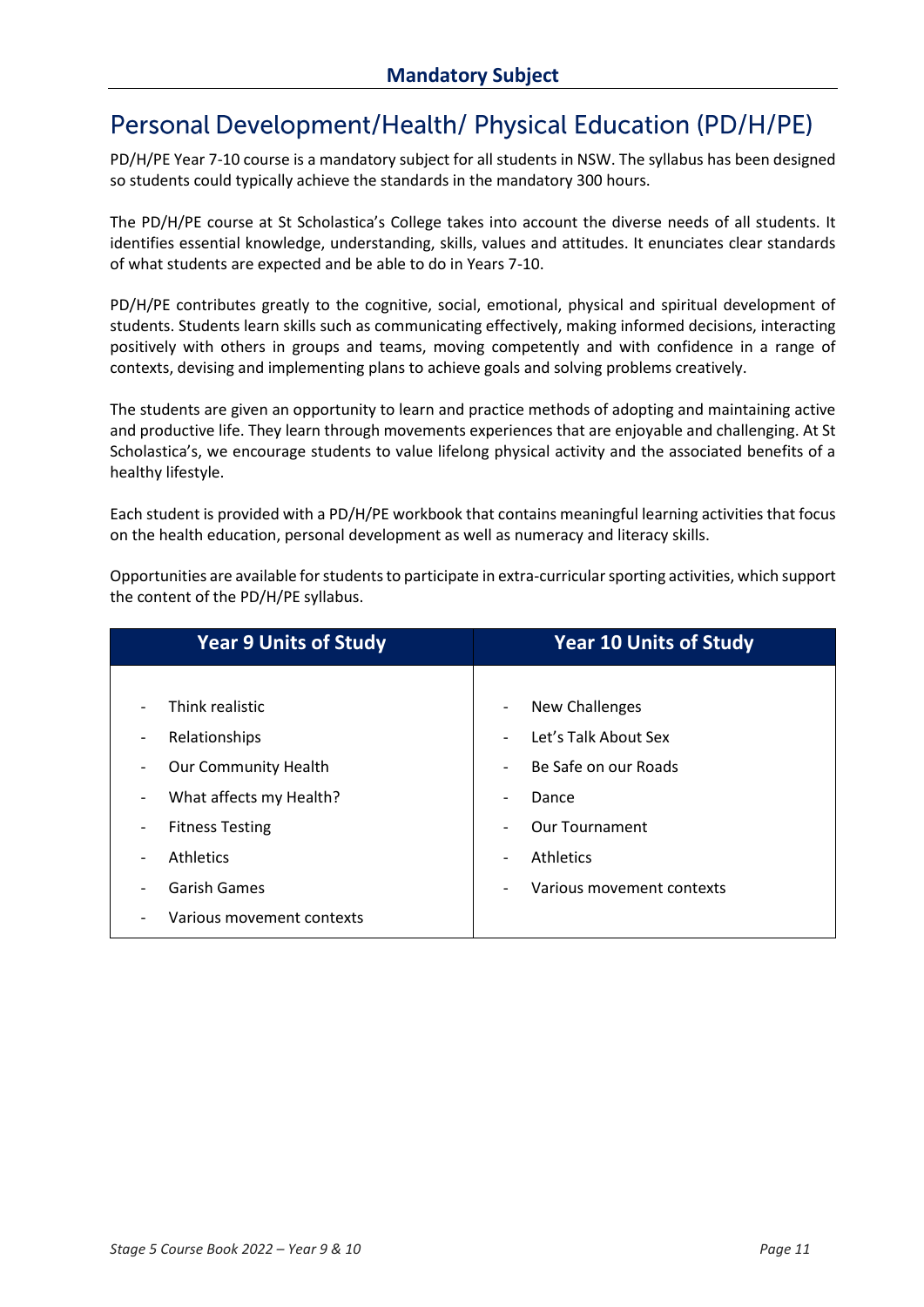# <span id="page-12-0"></span>**Religious Education**

St Scholastica's College is a school founded on the tradition of the Sisters of the Good Samaritan. Our spirituality has its foundation in the teachings of St Benedict and forms the basis of education at the College. The College's Religious Education Department attempts to impart both our Benedictine spirituality and Catholic teaching and tradition in every aspect of a student's spiritual and academic development.

All students study Religious Education and will be accredited with 100 hours in Religion: Catholic Studies. Within each Year, there will be a series of units designed to provide students with a Scripture-based contemporary view of the Christian faith within the Catholic tradition. Students will be placed in a core Religion class in which they remain for the whole year.

## **Year 9 Religion**

- Unit 1 Biblical Writing
- Unit 2 The Church of Australia
- Unit 3 The Search of Meaning
- Unit 4 Sacraments of Healing
- Unit 5 Living the Commandments & Beatitudes

## Year 10 Religion

- $\bullet$  Unit 1 The Gospels
- Unit 2 The Church, Tradition, Challenge & Change
- Unit 3 Ecumenism and Interfaith Dialogue
- Unit 4 Sacraments at the Service of Communion
- Unit 5 Catholic Social Teaching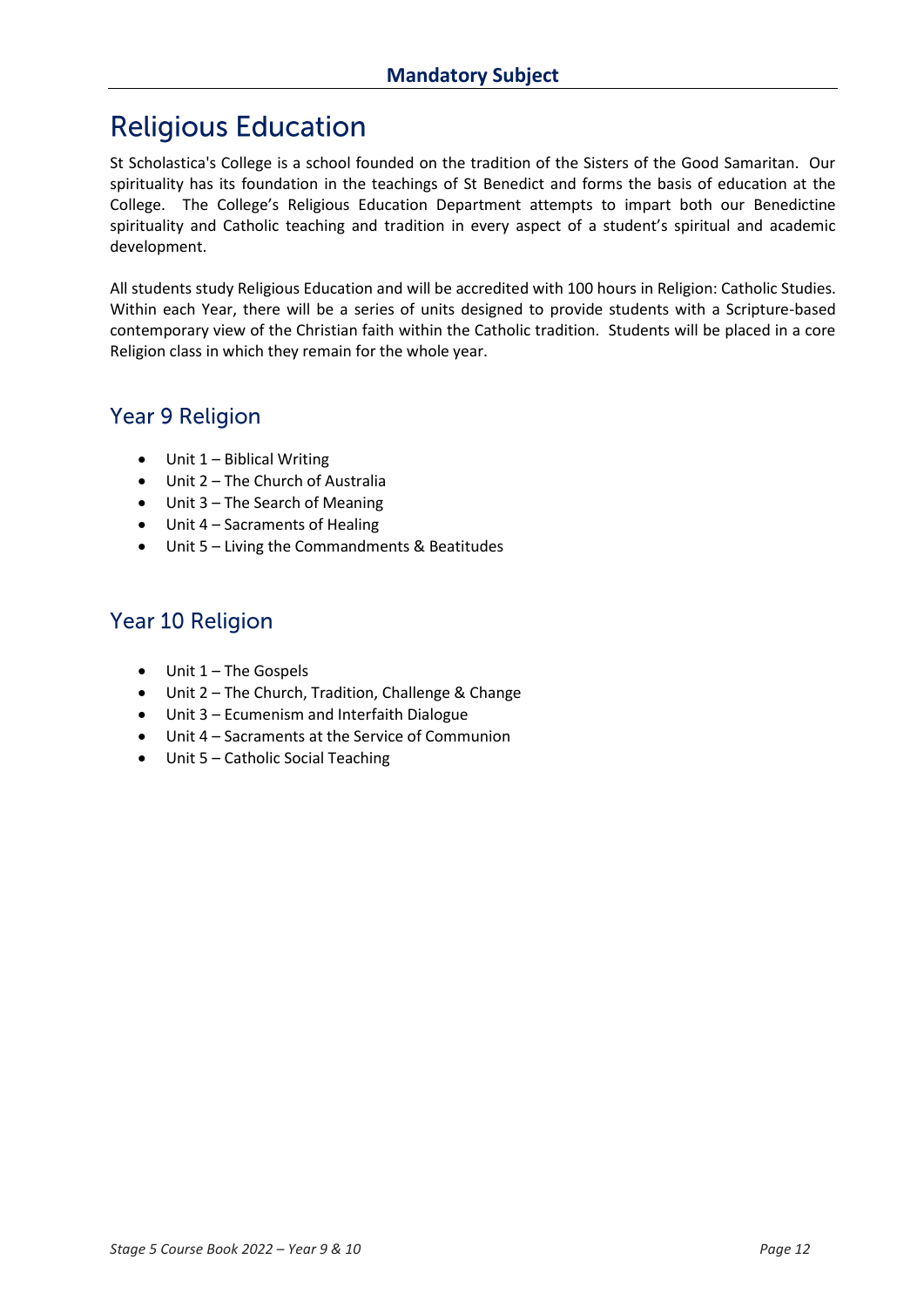# <span id="page-13-0"></span>Science

Science must be studied in each semester of Years 7-10.

#### **In Science we are required to:**

- **learn facts** about ourselves and our world. These facts are drawn from the traditional areas of **Physics, Chemistry, Biology** and **Earth Sciences**.
- develop skills which help us to **solve problems**.
- **interpret** information and **apply** our understandings to everyday life.
- **communicate our ideas** and findings in a scientific way using a variety of communication methods including modelling and written reports.
- **work co-operatively and safely** with others.
- **criticise and discuss** aspects of our lives and our society in the light of what we have learned.
- learn the **need to conserve**, protect and maintain the environment.
- appreciate **the role of technology** in society.

#### **Working scientifically involves:**

- **observing** our world carefully.
- objectively **asking questions** about our world.
- objectively **devising and carrying out investigation** that help us answer our questions.
- applying a **scientific method** to solve problems.

#### **The Stage 5 (Years 9 and 10) Science course includes the following outcomes:**

- explain situations that involve energy, force and motion
- the application of energy conversions and energy transfers and transformations
- the changing ideas about the structure of the Earth and the universe
- interactions involving global systems
- the scientific discoveries, technological developments and the needs of society that allow our biological understanding to advance
- the interactions within biological systems
- the diversity of living things explained by the theory of evolution through natural selection
- the importance of chemical reactions in the production of new materials
- models of atoms explain the properties of elements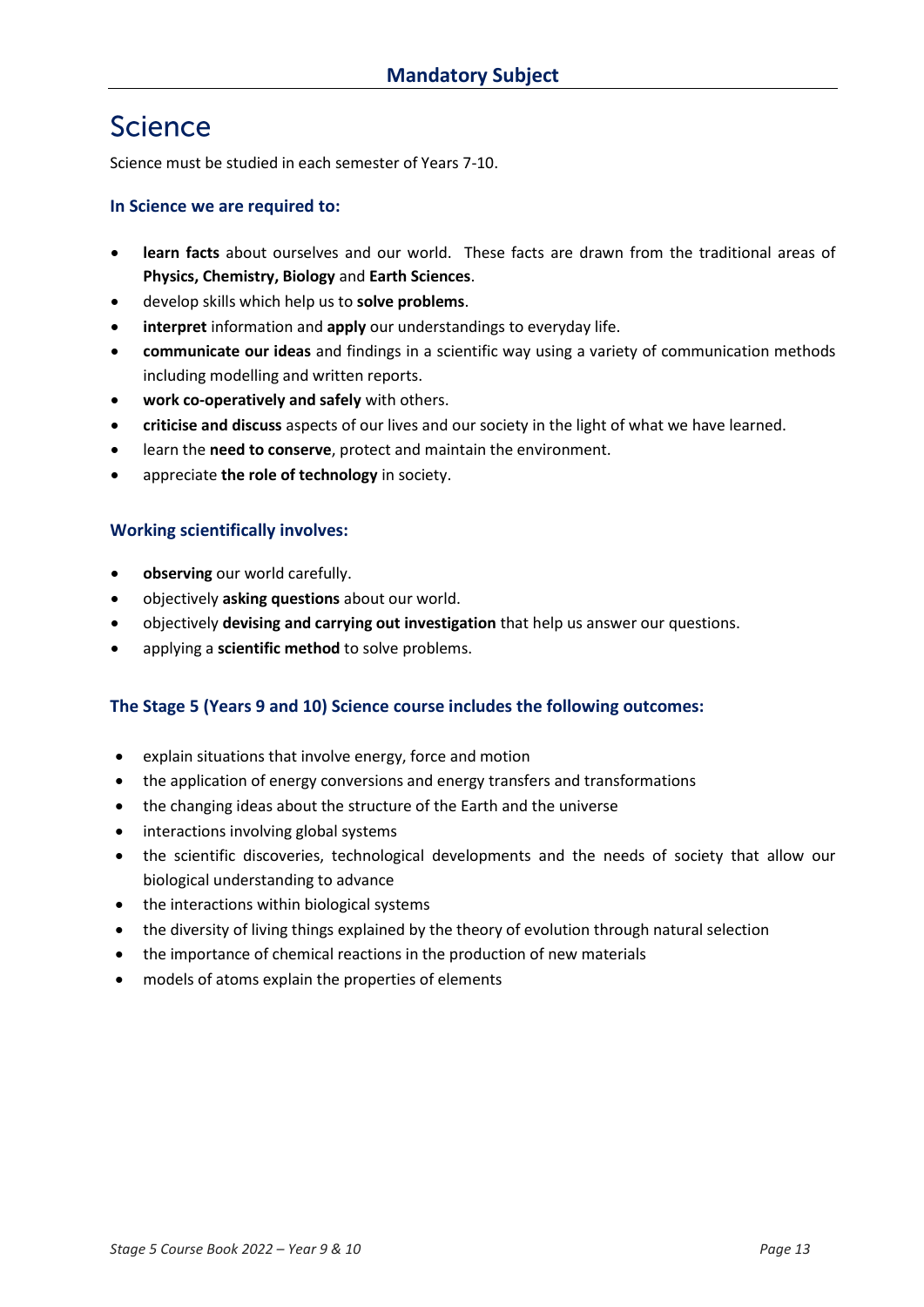# <span id="page-14-0"></span>**Creative Arts (CA)**

Study in this area of the curriculum includes the following subjects:

- Drama
- Music
- Photographic and Digital Media
- Visual Arts

# <span id="page-14-1"></span>CA - Drama

Students in Years 9 & 10 can choose to do a one-year (100 Hours) Or a two-year (200 Hour) study in theatre.

| The Year 9 Course includes:   | The Year 10 Course consists of units such as: |
|-------------------------------|-----------------------------------------------|
| Acting and improvisation      | Realism                                       |
| Commedia dell'Arte            | <b>Absurdist Theatre</b>                      |
| • Theatre for Young People    | Australia Theatre: Ruby Moon                  |
| Indigenous Female Playwrights | Individual Project and Performance            |

In each course there is an emphasis on performance skills and students will be expected to perform for College students, family and friends. Performance work is extremely important and forms 60% of the assessment, the other 40% is generated from written assessment, such as essay writing and research projects. Good Drama students are adept at performing and writing about their performance work and the work of others.

The Year 9 and 10 courses have been designed to expose students to Dramatic forms and skills which are essential to success in HSC Drama. If students are considering taking Drama as an HSC subject, it is highly recommended that students undertake both years of study.

Drama is much more than acting in plays and making up scenes or role-plays. Drama is learning about life. Drama is for students who love to explore social issues and want to understand how other people think and act. Students learn this through practical and theoretical skills and techniques of theatre. All students must be prepared to allocate **extra rehearsal time at lunchtimes and after school** for selected performance presentations. The Drama Coordinator reviews applications for these demanding courses to ensure students have made a wise selection.

## **Year 9 Course**

#### **Term 1 Acting and Improvisation**

In this unit students will explore improvisation and Theatresports. They will work collaboratively to develop their physical skills and spontaneity. They will learn many Theatresports games and experiment with character, situation and audience connection.

#### **Term 2 Commedia dell' Arte**

In this unit students will explore the Dramatic form of Commedia. They will create their own mask and develop a performance piece based on their masked character.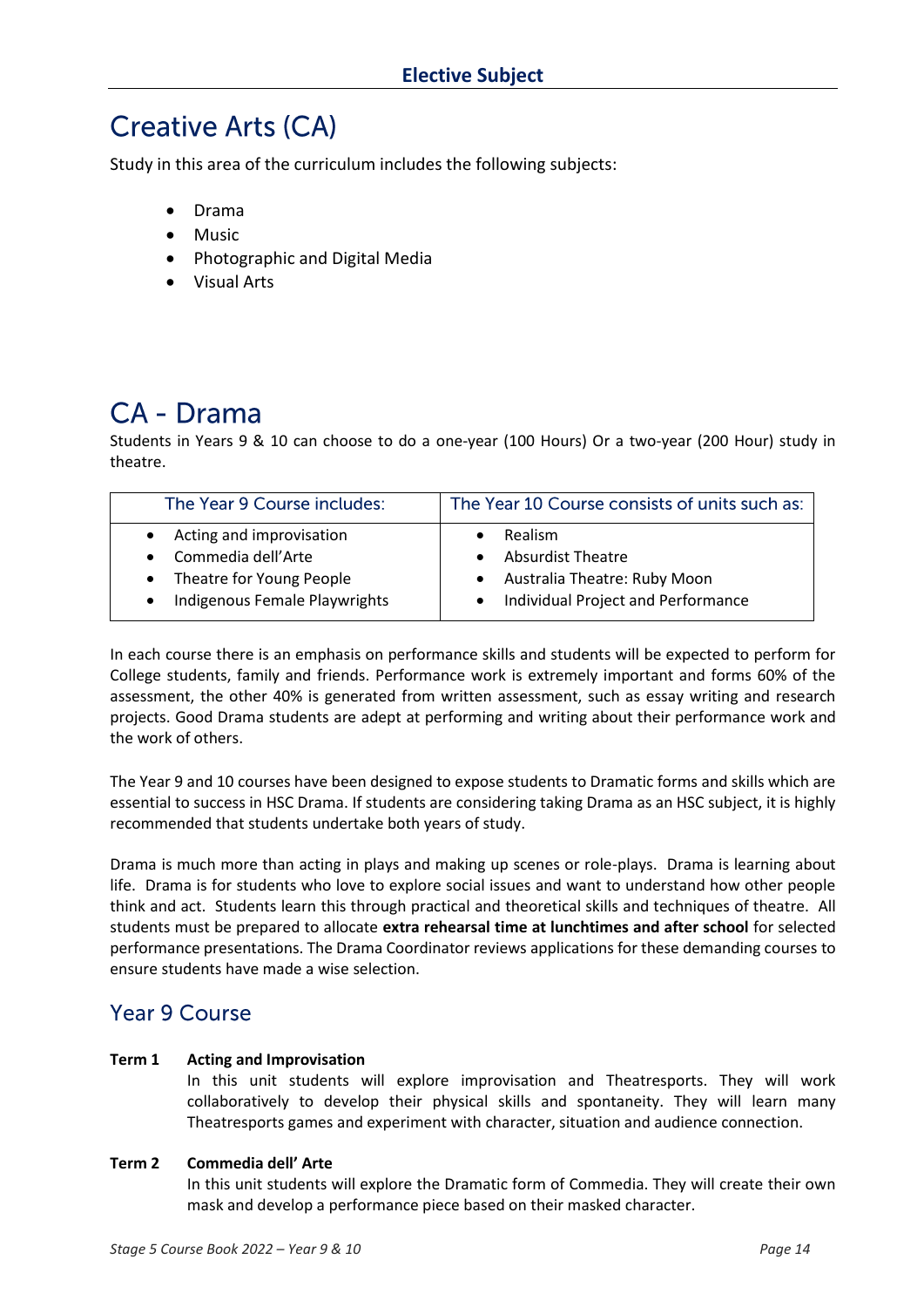#### **Term 3 Theatre for Young People**

In this unit the students will explore theatre which is specifically designed for young people. We will look at the play Property of the Clan, a piece which was designed to address many youth and community issues. The students will then be engaged in creating their own piece of theatre for a specific audience.

#### **Term 4 Indigenous Female Playwrights**

In Term 4 students will be exploring an indigenous text e.g The Drover's Wife by Leah Purcell and then they will be engaged in Project Based learning activities which will lead them to an exploration of other texts by female writers and ultimately an issued based performance.

## Year 10 Course

#### **Term 1 Realism**

This unit we will explore Realism. From the beginning of the form until modern times, students will be engaged in reading texts, creating their own texts and performances.

#### **Term 2 Absurdist Theatre.**

In this unit we explore the Absurdist playwrights, such as Samuel Beckett, Eugene Ionesco and Harold Pinter. Students will read and perform some of their most famous works.

#### **Term 3 The Australian Gothic: Ruby Moon**

In this unit students will explore the Play Ruby Moon by Matt Cameron. Students will be involved in class workshops, readings, discussions and theatre making experiences.

#### **Term 4 Individual Project and Performance.**

Students will have the opportunity to make and create their own group performance based on the ideas and issues covered in the class text as well as preparing their own Individual Project which could be a monologue, Director's Portfolio, Research essay, Costume or Set design and so on.

# <span id="page-15-0"></span>**CA - Music**

Students wishing to complete a **200-hour** elective in Music must study for **2 years** – **MUSIC- Around the world** (Year 9) and **MUSIC – Baroque n' roll (**Year 10)

Students wishing to complete a **100-hour** elective in Music must study for **1 year** – **MUSIC- Around the world** or **MUSIC – Baroque n' roll (Year 9)** 

Students wishing to **study Music in Year 10** without completing a 100-hour elective in Year 9 are expected:

- have previously and will continue studying music through private instrumental or voice tuition **OR**
- Seek approval from the Curriculum and Music coordinators

**The Music units** offered in Years 9 and 10 are Elective Music courses. They build sequentially on the course in Years 7 and 8 and are designed for students wishing to extend their experience in music. The knowledge and skills built up in the Music course provide the foundation for students electing to study Music in Years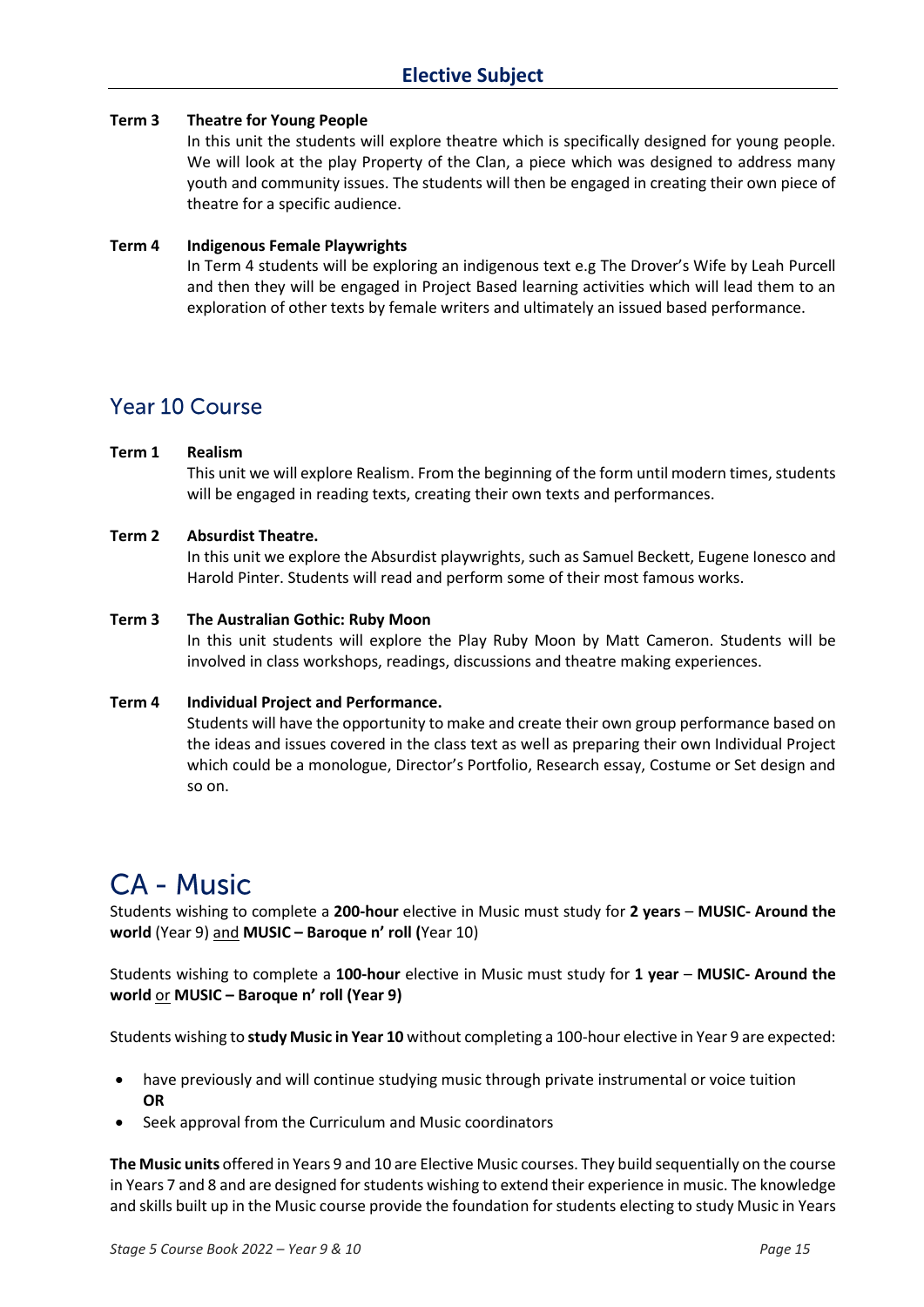11 and 12. Students study Elective Music courses will also have the opportunities to go to professional music productions such as musicals and Sydney Symphony Concerts throughout the course.

**Assessment** in Music is continuous, cumulative and broadly based. Students are assessed by formal listening and literacy examination, practical performance work (individual and group), musicology research and composition assignments. It is expected all students will perform in the Year 9/10 Soirees.

Students are strongly encouraged to:

- Commence or continue to learn a musical instrument (or voice). The College offers individual tuition on a range of instruments including voice.
- Participate in the College's Co-curricular Music Program by being involved in at least one of the Instrumental or Vocal Ensembles.

## Music Around the World (100-hours) – Year 9

**Theatre Music** – In this unit students discover the stylistic and historical characteristics of Theatre Music with a focus on performing and listening to Musicals. Students study musicals such as Fame, The Sound of Music, Godspell, The Boy from Oz, Moulin Rouge and The Lion King. Alongside the study of these Musicals, students create and perform their own Class Musical in a group situation.

**Australian Music I** (Mandatory topic) – This unit provides students with the opportunity to explore a number of different forms of music in the Australian context, with a focus on Australian indigenous music. This includes traditional indigenous music, Rock and art music influenced by the Indigenous culture.

**Music of a Culture I** – Australia regularly stages world music festivals promoting multiculturalism and understanding of music from around the world. In this unit students will learn how to perform, compose and listen to music from at least 3 cultures such as African, Latin American and Polynesian cultures. Students also research a culture of their choice. Emphasis is placed on music listening and reading skills throughout this topic.

**Music of a Culture II** – This unit investigates the musical cultures and traditions of countries such as Ireland, Indonesia and Japan to promote understandings of these important forms of world music. Students will learn how to play and compose Irish jigs and Japanese songs and investigate the instruments of the Indonesian Gamelan. Students will also present a performance of a piece from the culture of their choice and compose a short piece in a representative style.

## Music Baroque n' Roll (100-hours) – Year 10

**Baroque Music** – In this unit students study some of the "Classic Hits' of the Baroque period by performing and listening to works such as the famous Pachelbel Canon and Spring by Vivaldi. This study of the classics is in conjunction with learning how to use music notation and computer technology to compose in this style.

**Popular Music –** This special project unit allows students to explore different styles of popular music. The course covers a range of styles from Jazz & Rock'N'Roll through to the music of today. Students will focus on analysing the work of a particular group and creating their own songs in a style of their choice.

**Australian Music II** (Mandatory) – This unit allows students to work in depth on a particular artist or group associated with Contemporary Australian Music. It also encourages students to explore how technology has impacted on musicians today. This course encourages students to incorporate technology into their own compositions and performance. This is an important course for those aspiring to a career in music.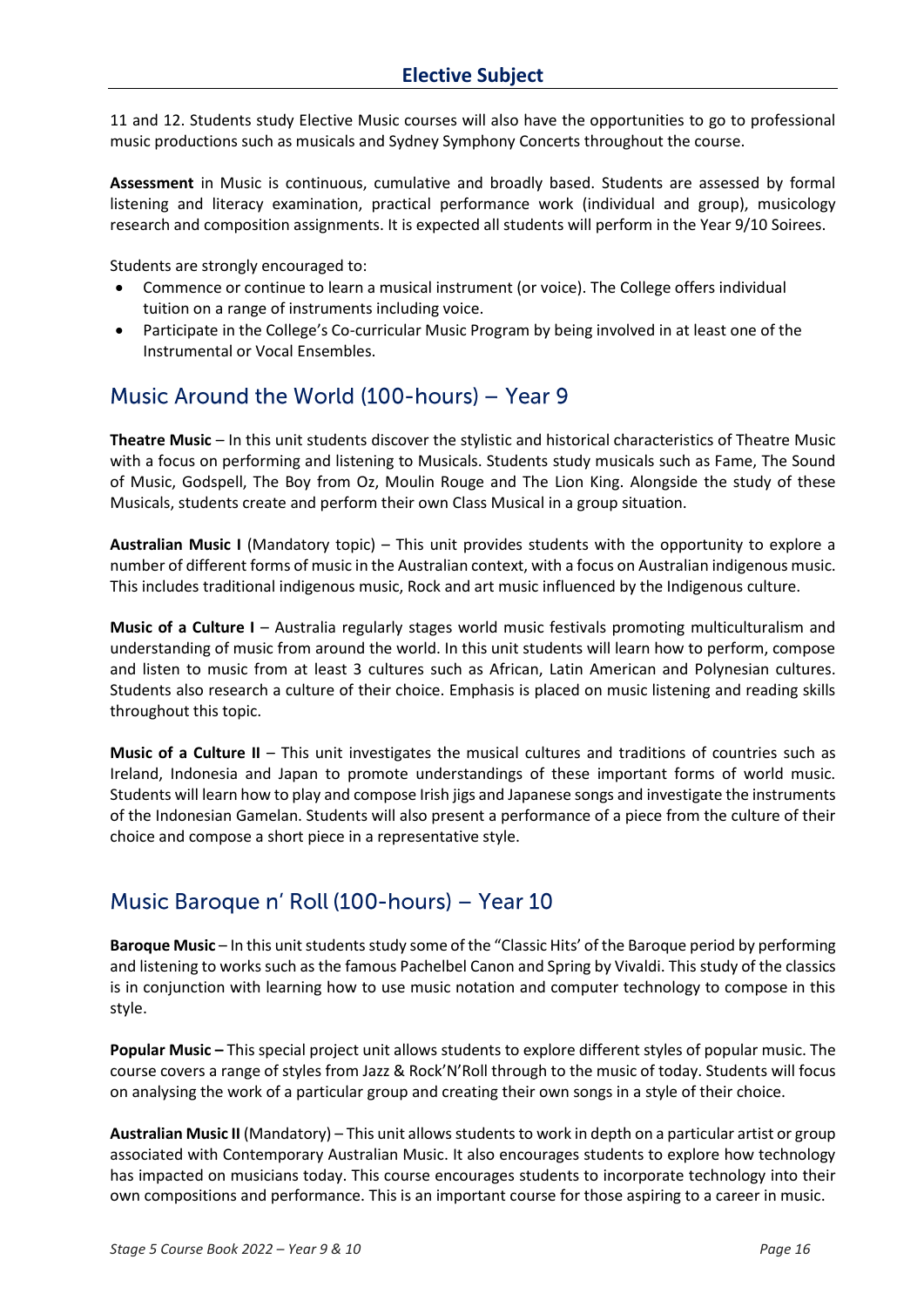**Music of the 19th century –** Since the 1800s music has developed into a diverse range of styles and repertoires. In this unit students study Romantic music by composers such as Chopin and Wagner and discover why music was heavily linked to literature and art during the nineteenth century.

# <span id="page-17-0"></span>**CA - Photographic and Digital Media**

This course is for students wishing to complete a **100- or 200-hour** elective course in Photographic and Digital Media. This course is designed for students interested in Visual Arts who would like to specialise in Photography and Digital Media.

The course builds on the Stage 4 Visual Arts mandatory course. It allows opportunities for students to investigate photographic and digital media in greater depth and breadth than through the Visual Arts elective course.

Students will develop knowledge, understanding and skills to make photographic and digital works and critically and historically interpret photographic and digital works.

Students will use photographic and digital elements, skills, techniques and processes to structure artworks appropriate to the chosen style or medium. They will use a range of photographic techniques to give visual form to subject matter; identify, analyse and interpret photographic and digital works and discuss responses to these works; show an understanding of the photographic and/or digital practice of different social and cultural groups, demonstrating a sense of history and traditions.

#### **In making photographic and digital works, students:**

- Develop skills in the use of a digital SLR camera
- investigate practice, the conceptual framework and the frames and a range of ideas and interests in at least one of the areas of still, interactive and moving forms and undertake a broad investigation of one or more of these forms;
- investigate computer-based technologies;
- use a journal to document explorations of ideas and interests, experiments with materials, techniques and technologies, and to record relevant technical information;
- build a portfolio, developed over time, using a range of photographic and digital equipment and techniques, and various investigations of the world.

#### **In critical and historical interpretations, students:**

- use the conceptual framework and the frames to understand the field of photographic and digital media;
- investigate relevant events, photographers, artists, designers, agencies and critical accounts of photographic and digital media practice.

## Assessment

#### **Making**

| Including the planning and making of still, interactive and/or moving forms, |     |
|------------------------------------------------------------------------------|-----|
| exhibitions and the use of a journal:                                        | 60% |

#### **Critical and Historical Interpretations**

Including research, analysis, assignments, presentations and examinations: 40%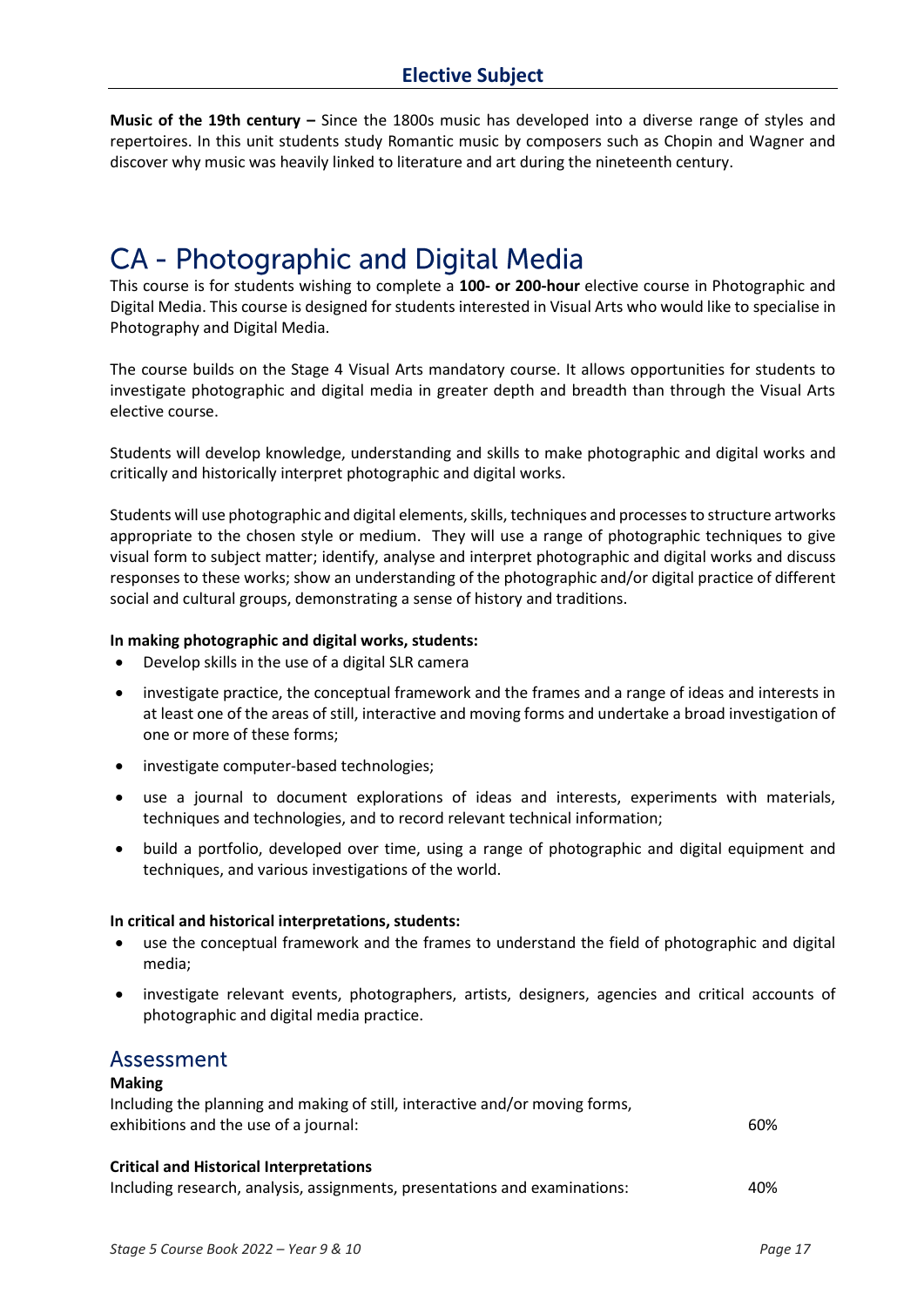# <span id="page-18-0"></span>**CA - Visual Arts 1**

This course is for students wishing to complete a **100 or 200-hour** elective course in Visual Arts. It is suitable for students who wish to expand and extend on the skills and knowledge they gained in Stage 4 Visual Arts.

Visual Arts places great value on the development of students' intellectual and practical autonomy, reflective action, critical judgement and understanding of art in artmaking and in critical and historical studies of art. Visual Arts plays an important role in the social, cultural and spiritual lives of students.

Visual Arts involve study within the areas of Artmaking and Critical and Historical Studies through the content areas of Practice, the Conceptual Framework and the Frames. This course enables students to develop their creativity and imagination, to solve problems, to communicate ideas through artmaking and to learn about artists and artworks and how visual imagery impacts on our world.

This subject allows students to develop strong visual literacy skills, experiment with a range of media and ideas and to build a body of work that is unique to them. They will keep a record of their progress in their Visual Arts Process Diary.

In Artmaking students explore and make 2D, 3D and/or 4D artworks in forms which may include drawing, painting, printmaking, ceramics, digital imaging, time-based forms or sculpture.

In Critical and Historical Studies students will learn about how art is shaped by different beliefs, values and meanings by exploring artists and artworks from different times and places and they will come to an understanding about how their own life and experiences can influence their artmaking.

## Assessment

#### **Making**

| Including the planning and making of 2D, 3D, and/or 4D artworks, exhibitions and<br>the use of a visual arts process diary: | 60% |
|-----------------------------------------------------------------------------------------------------------------------------|-----|
| <b>Critical and Historical Studies</b><br>Including research, analysis, essays, presentations and examinations:             | 40% |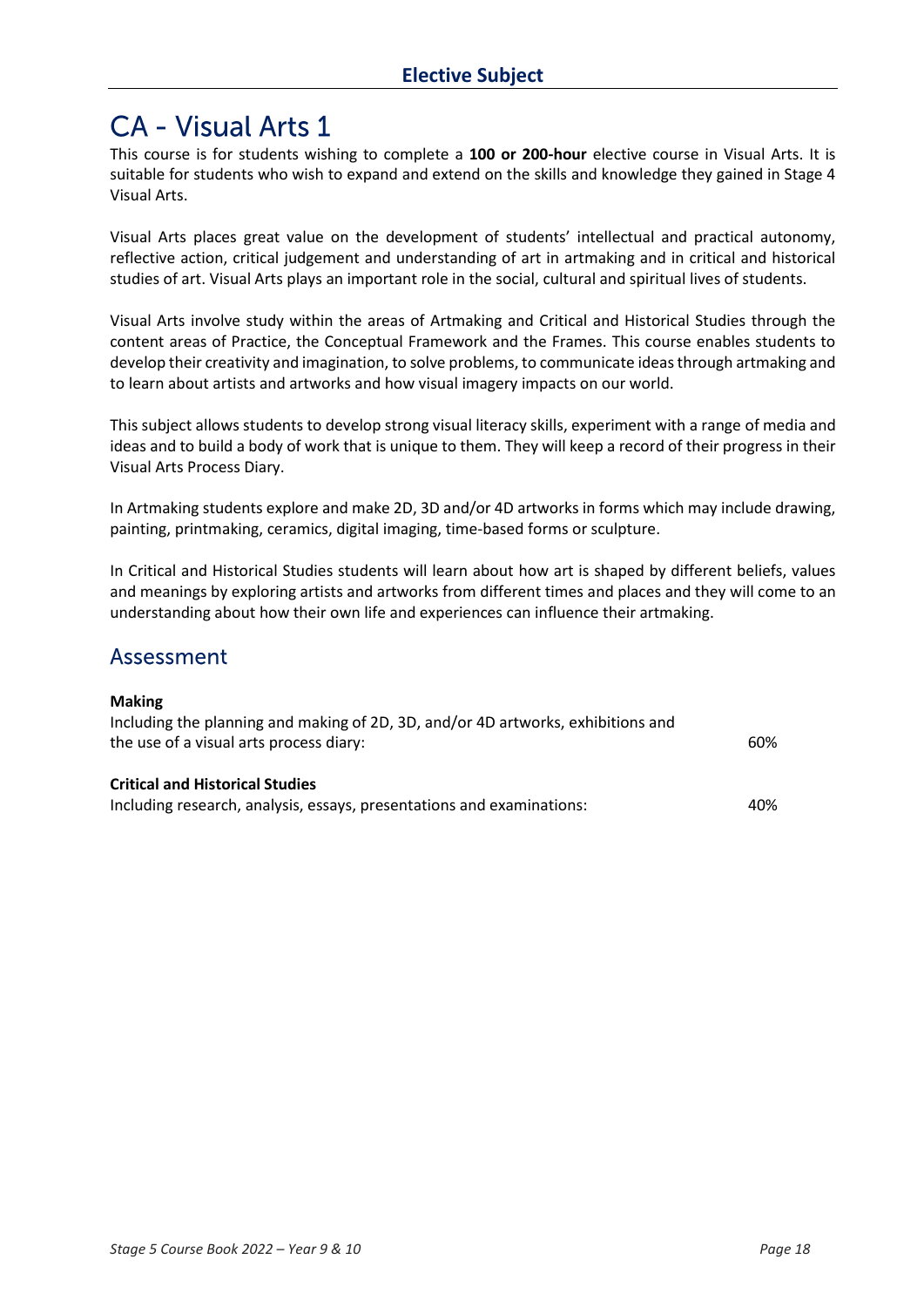# <span id="page-19-0"></span>**CA - Visual Arts 2**

This course is for students wishing to complete a **200-hour** elective course in Visual Arts. It is suitable for students who wish to extend and consolidate the skills and knowledge they gained in their Stage 5 100 hour Visual Arts and /or Photographic and Digital Media course.

#### **Students must have completed Visual Arts 1 or Photographic and Digital Media to elect this course.**

In this subject, students will explore Artmaking and Critical and Historical Studies in increasingly sophisticated ways. They will have the opportunity to develop their intellectual and practical autonomy, reflective action, critical judgement and understanding of art in artmaking and in critical and historical studies of art.

Visual Arts 2 involves a consolidation of knowledge within the areas of Artmaking and Critical and Historical Studies. This course encourages students to innovate and refine their artmaking skills through the building of a body of work in 2D, 3D and 4D forms and procedures. In their critical and historical studies, students in Visual Arts 2 students will demonstrate an understanding of the function of and relationships between the artist, artwork, world and audience and can infer how social and cultural ideas create meaning and significance in artworks in different times and places.

Students will be able to apply the structural, postmodern, cultural and subjective frames to explore ideas and develop meanings in their own artworks and to the artworks by historical and contemporary artists.

In this course students will be given the opportunity to plan, develop and resolve a body of work in a media of their own choice. They may choose from forms including drawing, painting, ceramics, printmaking, photo-media, time-based forms, sculpture, designed objects, graphic design, textiles and fibre or collection of works.

## Assessment

#### **Making**

Including the planning and making of 2D, 3D, and/or 4D artworks, exhibitions and the use of a visual arts process diary:

| <b>Critical and Historical Studies</b>                                   |     |
|--------------------------------------------------------------------------|-----|
| Including research and analysis, essays, presentations and examinations: | 40% |

60%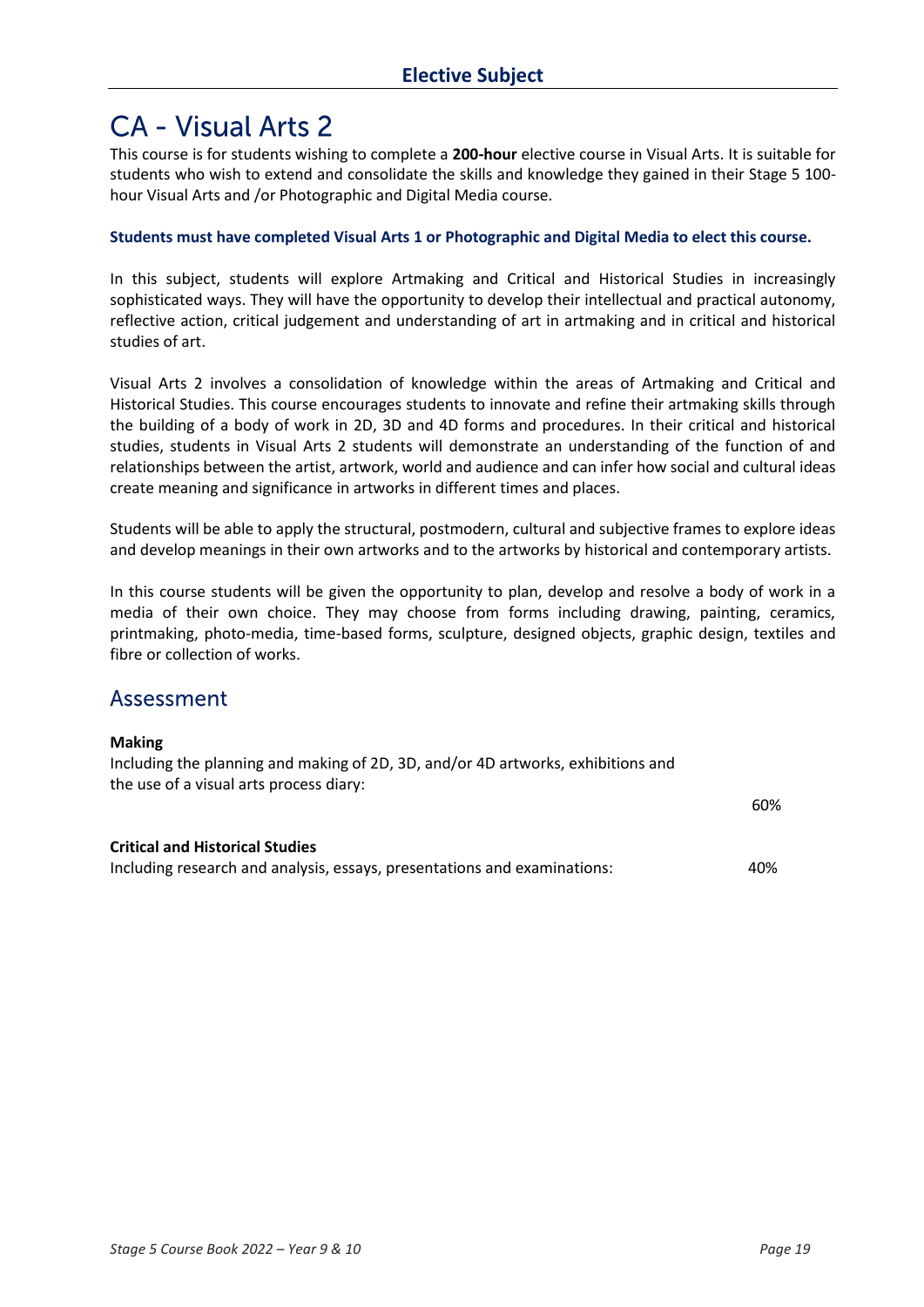# <span id="page-20-0"></span>Human Society and Its Environment (HSIE)

In the area of HSIE the following courses are offered in Years 9 and 10:

- Aboriginal Studies
- Commerce
- Elective Geography
- Elective History
- Philosophy (Talented Students Program)

# <span id="page-20-1"></span>**HSIE - Aboriginal Studies**

Aboriginal Studies courses will be offered to students as an elective course. Students will develop an appreciation of Aboriginal autonomy/identities, experience and gain knowledge about contemporary issues affecting Aboriginal communities.

In all courses students are expected to complete three assessment items and to present their work either to a panel at the end of the semester, a hand-in task or a presentation. The focus is on research skills, independent and reflective learning.

Students wishing to complete a **200-hour elective study** in Aboriginal Studies must complete 2 years of study. This must include study of Core Part 1 *and* Core Part 2.

Students wishing to complete a **100-hour elective study** in Aboriginal Studies must complete 1 year of study. This must include study of Core Part 1 or Core Part 2.

# **Course Structure Core**

**Core Part 1**: Aboriginal Identities

**Core Part 2**: Aboriginal Autonomy

#### **Options:**

- Aboriginal People and the Media
- Aboriginal People and Sport
- Aboriginal Visual Arts
- Aboriginal Film and Television
- Aboriginal Performing Arts
- Aboriginal Technologies and the Environment
- Aboriginal Oral and Written Expression
- Aboriginal Enterprises and Organisations
- Aboriginal Interaction with Legal and Political Systems
- School developed option

## **Aboriginal Identities**

#### **Core Part 1**

The focus of this course is the diversity of Aboriginal cultures and identities and the factors that contribute to their development and expression. Through case studies, students look at the local community and compare and contrast it with other Aboriginal communities in Australia.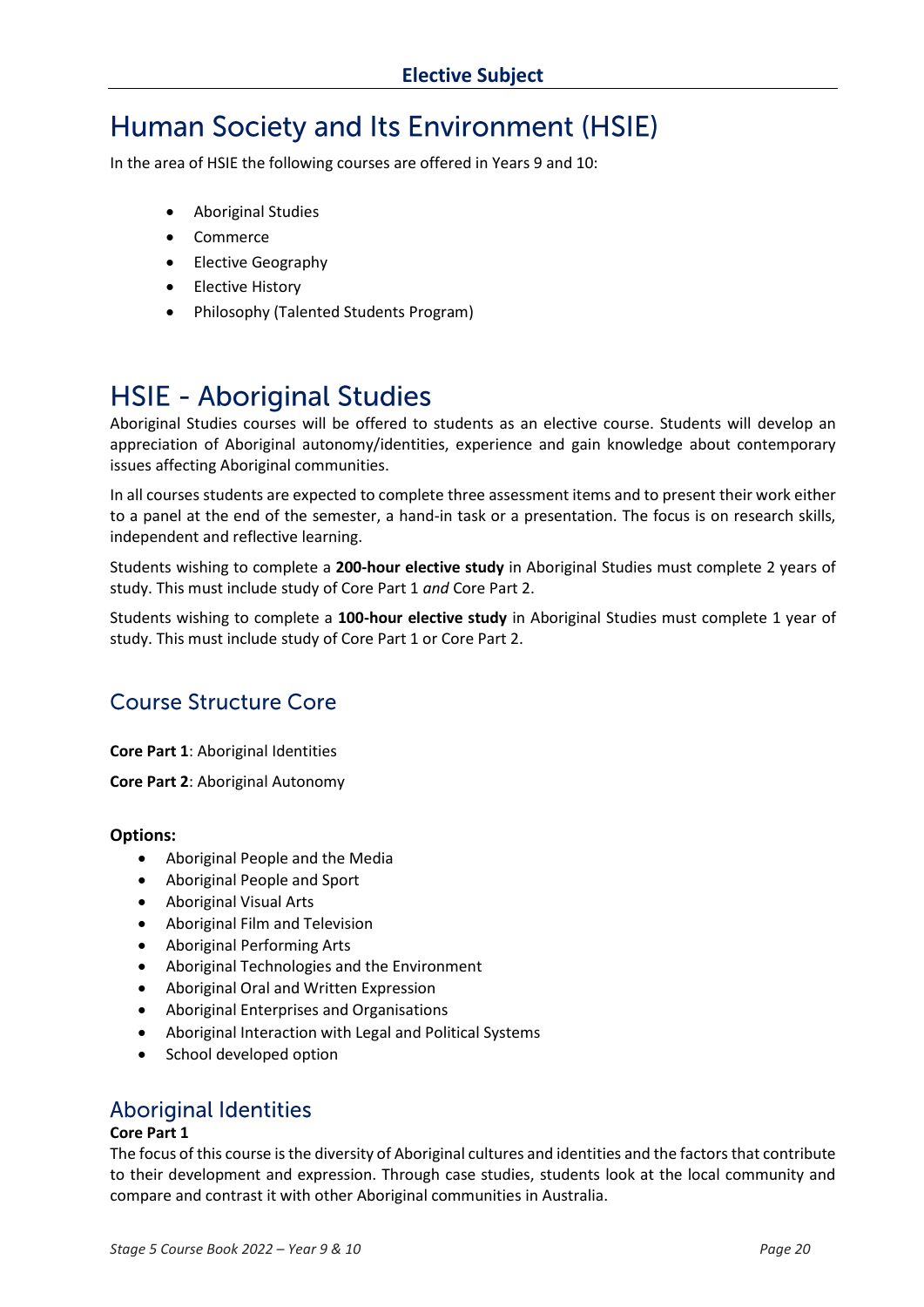## **Aboriginal Autonomy**

#### **Core Part 2**

Students explore the activities of organisations, movements and individuals who have worked towards Aboriginal autonomy through case studies. Through surveys, interviews and documentary studies students draw conclusions about the significance of contributions of Aboriginal people to Australian society.

# <span id="page-21-0"></span>**HSIE - Commerce**

Commerce provides the knowledge, skills, understanding and values that form the foundation on which young people make sound decisions on consumer, financial, business, legal and employment issues. It develops in students an understanding of commercial and legal processes and competencies for personal financial management. Through the study of Commerce students develop financial literacy which enables them to participate in the financial system in an informed way.

## Course Structure

Students may elect to undertake either 100-hours (Year 9) or 200-hours (Years 9 and 10) of Commerce.

## **Core Study:**

- **Core 1: Consumer and Financial Decisions**
- **Core 2: Employment and Work Futures**
- **Core 3: The Economic and Business Environment**
- **Core 4: Law, Society and Political Involvement**

#### **Core 1: Consumers and Financial Decisions (Year 9)**

Students learn how to identify and research issues that individuals encounter when making consumer and financial decisions. They investigate laws and mechanisms that protect consumers including the process of consumer redress. Students examine a range of options related to personal decisions of a consumer and financial nature and assess responsible financial management strategies.

#### **Core 4: Law, Society and Political Involvement (Year 9)**

Students develop an understanding of how laws affect individuals and groups and regulate society, and how individuals and groups participate in the democratic process. Students examine various legal and political systems and learn how strategies are used to resolve contentious legal and political issues.

#### **Core 3: The Economic and Business Environment (Year 10)**

Students develop an understanding of the importance, and features of, the economic environment, including markets. They explore the nature, role and operation of businesses in the context of an increasingly globalised economy. Students investigate cause-and-effect relationships in relation to a major economic event or development affecting Australian consumers and businesses.

#### **Core 2: Employment and Work Futures (Year 10)**

Students investigate the contribution of work to the individual and society and the changing nature of work. They examine how individuals may derive an income, and the changing rights and responsibilities of workplace participants. Students analyse a range of perspectives in their consideration of employment and work futures.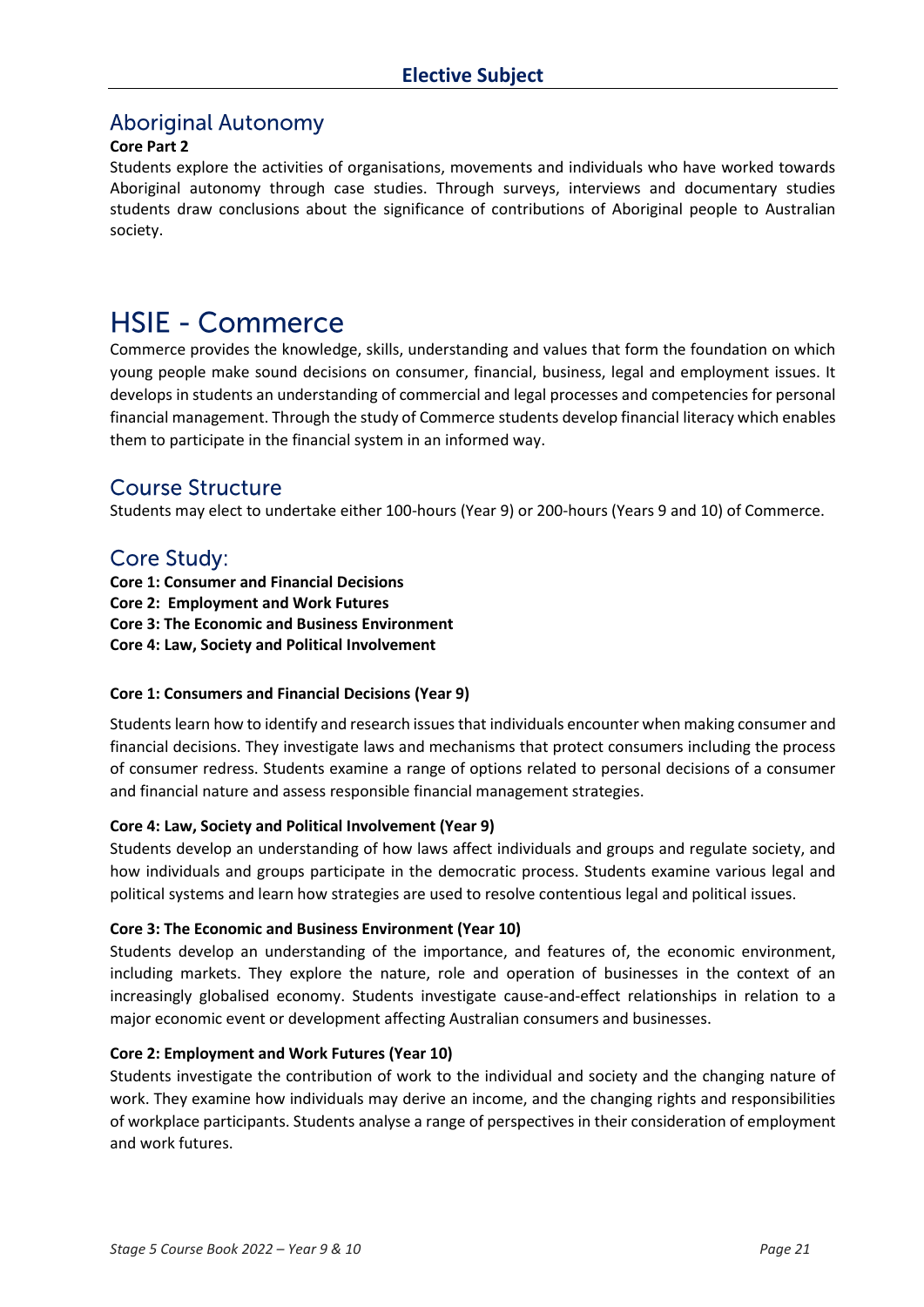## Additional Topics that Build on Essential Learning of Commerce Concepts:

## Year 9:

#### **Option: Promoting & Selling (Issue: social media advertising)**

Students investigate the promotion and selling of goods and services including social, ethical and environmental considerations. Students analyse the strategies that sellers use to promote products and maximise sales, and evaluate the impact on consumers

#### **Option: Running a business (Hypothetical business market day project)**

Students investigate how entrepreneurial attributes and dispositions contribute to business success, and examine the considerations involved when planning and running a business. Students investigate key issues and processes related to the various aspects of running a business.

## **Year 10:**

#### **Option: Towards Independence (Issue: Housing affordability)**

Students investigate financial, consumer, legal and employment issues which may affect them in the future.

# <span id="page-22-0"></span>**HSIE - Elective Geography**

Elective Geography will be offered to students as an independent learning course. Students will develop a broader understanding of the discipline of Geography and the processes of geographical inquiry. In all course's students are expected to complete set assessment items and to present their work to a panel at the end of the semester. The focus is on research skills, critical thinking and reflective learning.

**For a course of 100-hours the students must complete three of following units For a course of 200-hours the students must complete five of the following units** 

## **Elective Geography Units:**

#### - Australia's Neighbours

Students will examine the environments of some of Australia's regional neighbours through case studies. Specific geographical and political issues within the Asia-Pacific region are researched in depth.

#### - Oceanography

The focus is on the features and importance of the world's oceans. Issues of use, ownership and control and changing weather processes are examined through a variety of media. Issues such as whaling, and overfishing are examined.

#### - Interactions and Patterns Along a Continental Transect

Student'sstudy one case study of a continental transect such as the Trans-Siberian Railway and investigate the features and factors responsible for the variations across this continent.

#### - Global Citizenship

Students gain an understanding of contemporary global issues such as refugees and asylum seekers. Students then conduct an investigative study of one environmental, social or economic challenge at a global scale.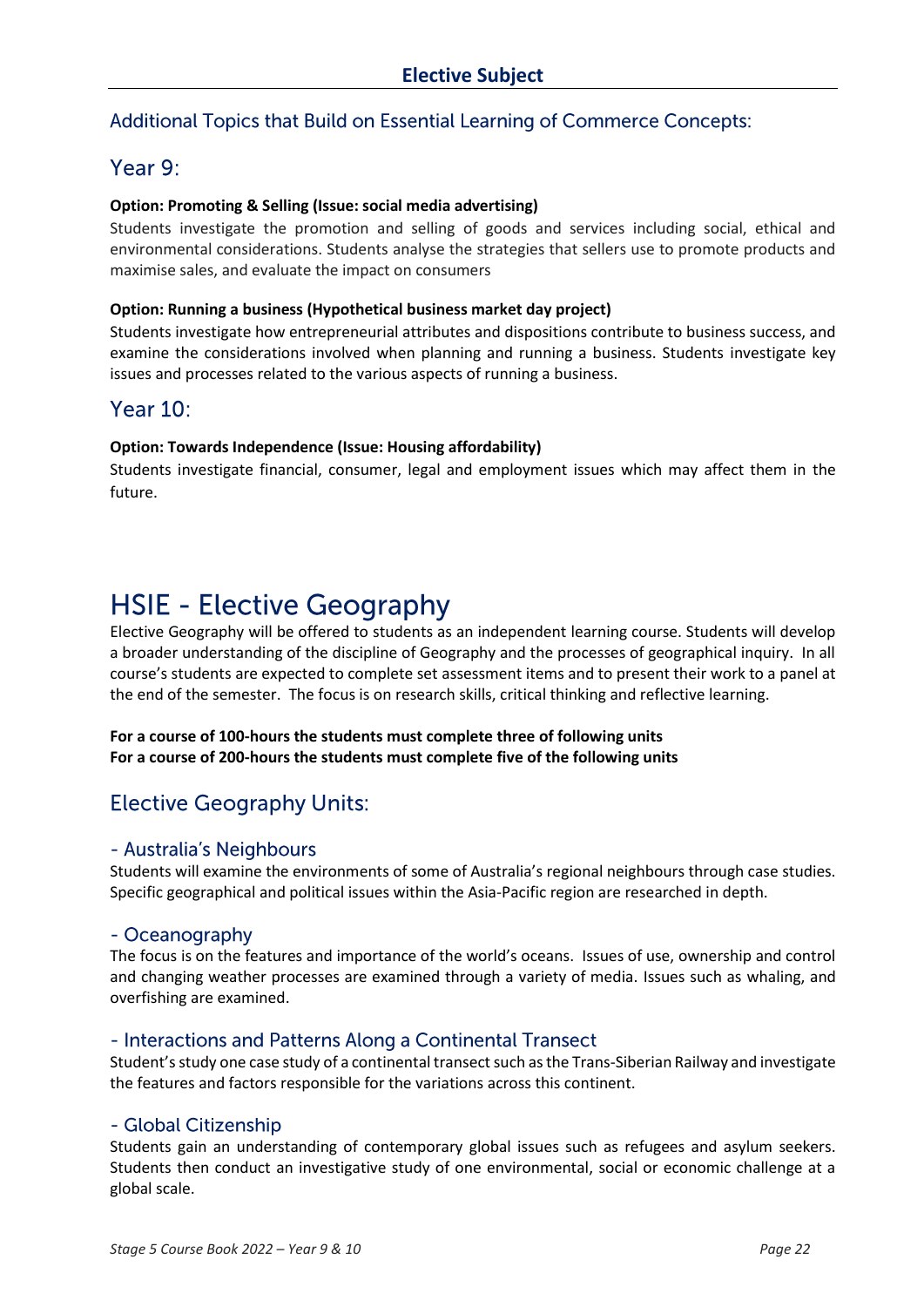#### - Physical Geography

The Physical Geography unit involves an investigation of physical processes that transform our world including plate tectonics, erosion and weathering. The course then explores the processes involved with climate and weather and concludes with an investigative study of one environment and how physical processes impact upon it.

## **Political Geography**

-

The Physical Geography unit involves an investigation of the nature, causes and spatial distribution of political tensions and conflict. The course then explores strategies towards effective solutions to conflicts. Students investigate a range of case studies and the unit and conclude with a depth study of a current conflict.

# <span id="page-23-0"></span>**HSIE - Elective History**

Elective History is a unique course in that it offers students the opportunity to have autonomy over their learning and research and investigate topics that suit their intrinsic interests. It allows students to deepen their knowledge about key historical figures and events that have shaped History.

The focus of the course is on developing independent research skills and reflective learning through project-based learning. Students will be able to develop and extend their skills to undertake the processes of historical inquiry and the skills to communicate their understanding of history.

**Students wishing to complete the 200-hour Elective History course will complete 2 years,** where they will study at least two options from each of the Three Core Topics, resulting in the completion of at least 6 of the below options.

**Students wishing to complete the 100-hour Elective History course will complete 1 year,** where they will study at least one option from each of the Three Core Topics, resulting in the completion of at least 3 of the below options.

| <b>Topic 1</b>                    | <b>Topic 2</b>                                               | <b>Topic 3</b>                                 |
|-----------------------------------|--------------------------------------------------------------|------------------------------------------------|
| <b>Constructing History</b>       | <b>Ancient Medieval and Early</b><br><b>Modern Societies</b> | <b>Thematic Studies Children</b><br>in History |
| Biography<br>٠                    | Archelogy & the Ancient World<br>٠                           | Heroes & Villains<br>$\bullet$                 |
| <b>Family History</b>             | Literature of the Ancient World                              | Religious beliefs & rituals<br>$\bullet$       |
| Film as History<br>٠              | Medieval & early Modern<br>٠                                 | Sport recreation<br>٠                          |
| <b>Historical Fiction</b><br>٠    | Europe                                                       | War & Peace<br>$\bullet$                       |
| Heritage & Conversation<br>٠      | The Ottoman Empire                                           | World Myths & Legends<br>٠                     |
| History & the Media               | An Asian Study                                               | Crime & Punishment<br>$\bullet$                |
| Local History                     | The Americas                                                 | Music through History<br>$\bullet$             |
| Museum Study<br>٠                 | The Pacific                                                  | Slavery<br>٠                                   |
| Oral History                      | Africa                                                       | Terrorism                                      |
| <b>Historical Reconstructions</b> | 19 <sup>th</sup> Century                                     | Women in History<br>$\bullet$                  |
|                                   | 20 <sup>th</sup> Century                                     |                                                |

#### **Possible options for each Topic are listed below:**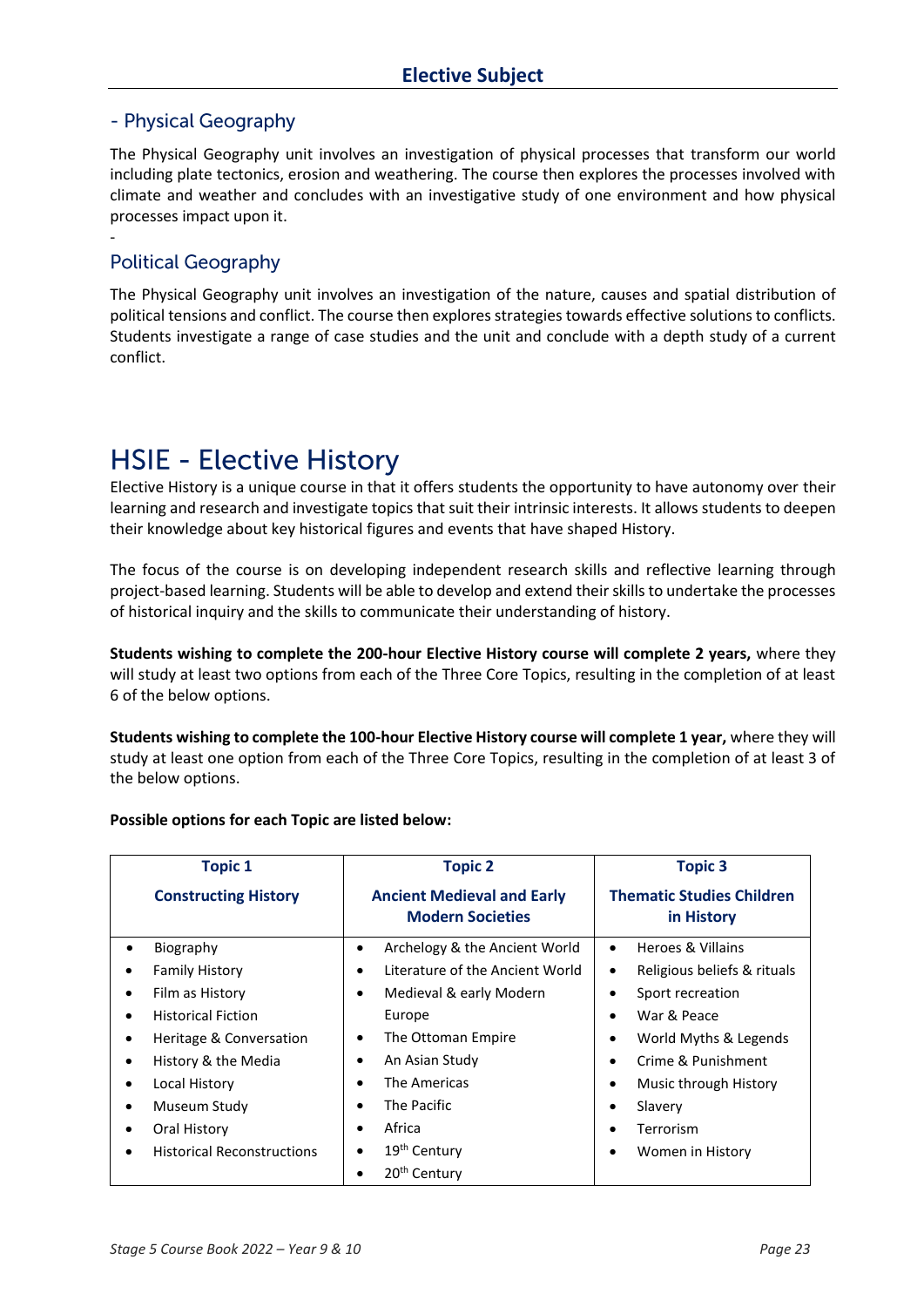# <span id="page-24-0"></span>**HSIE - Philosophy**

Characteristics of Philosophy students:

- Philosophy students are often curious about the wider world, this may include both private and public knowledge. Through this curiosity students are given access to diverse areas of knowledge that support and extend the general curriculum.
- Philosophy students develop their independent learning skills through project based learning and Socratic discussion.

In all courses, students are expected to complete set assessment items and to present their work to a panel at the end of the semester. Philosophy will be offered to students as an independent learning course, with a focus on reflective learning.

Philosophy may only be studied as a **100-hour elective**. This means a 1-year course that can be studied in Year 10 only.

## **Course Structure**

Philosophy includes the following units:

#### Term  $1$  – The originals of Philosophy – "What can I know and how can I know it?"

This course develops higher level thinking and reasoning skills. Students research philosophers and schools of philosophy and then apply philosophical ideas to their own lives. Through a large range of research methodologies, students are encouraged to develop abstract thinking and present this creatively.

#### Term 2- "How do we Govern?" U.S. Election 2020

This unit has been specifically designed for students in 2020 to reflect and analyse on the United States election process as the events unfold. Students will learn about the philosophical origins of American democracy and its impact on the wider world, the American electoral process and the implications of contemporary events on the future of democracy.

#### Term 3 - Individual Research into Philosophical Ideas

In this course students are encouraged to explore significant life issues through a philosophical lens. Students choose an area of interest and design research questions that allow them to explore this issue in deep and meaningful ways. They publish their findings in varied forms and present their work to a panel for review. Their work allows them to consider their own values and beliefs as well as investigating case studies through social research.

#### Term 4 - "Who am I?" Theories of the Human Person (Psychology)

This course contains an introduction to the different disciplines within Psychology, the theories and practitioners. It is designed to introduce students to an understanding of human beings both as individuals and as members of social groups. Students will examine major theories and concepts of Psychology and consider the ethical implications of conducting psychological research.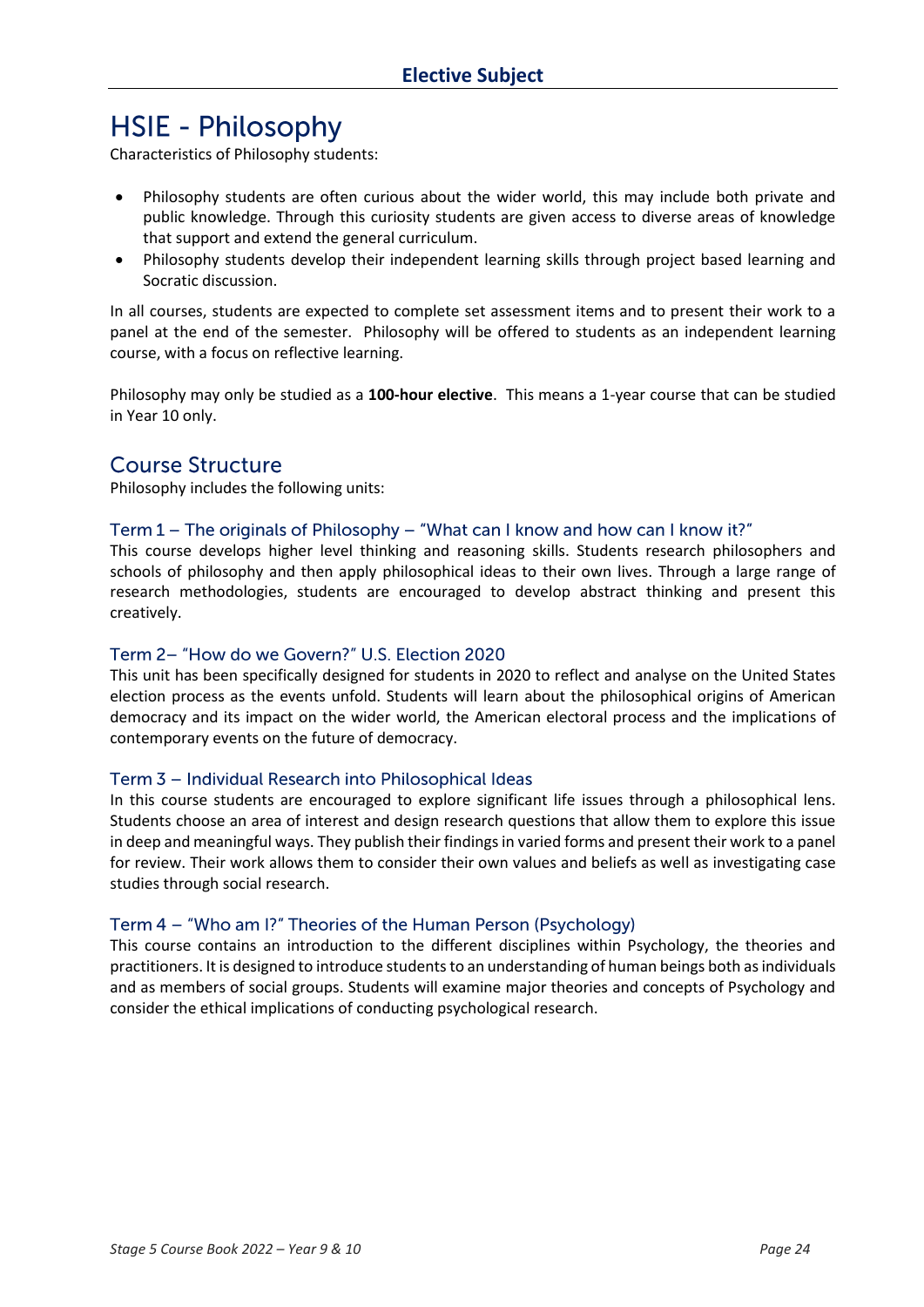# <span id="page-25-0"></span>Languages

At St Scholastica's College, two languages are offered through face-to-face learning. These languages are:

- **Italian**
- **Japanese**

Students who wish to study their community language are eligible to do so at the **Saturday School of Community Languages**. Students who wish to study languages not offered at the College may choose to access the NSW School of Languages to complete a course by correspondence. The NSW School of Languages has a charge and this cost is the student's responsibility. Application forms can be downloaded from the NSW School of Languages website.

All students wishing to complete a **200-hour** elective course in Languages must complete 2 years of study in Stage 5. Students who intend to study Languages in Years 11 and 12 at a Continuer's level should have studied the 200-hour course. All students wishing to complete a **100-hour** elective course in Languages can only complete a one-year course which must take place in Year 9.

## All Language Courses Must be Studied Sequentially

**Students may choose to study a NEW language in Stage 5, different from the one studied in Year 8.** There are two strands in learning Languages in Years 9 and 10:

## **Communicating Strand**

- **Interacting** Exchanging information, ideas and opinions and socialising, planning and negotiating. • **Accessing and responding**
	- Obtaining, processing and responding to information through a range of spoken, written bilingual, digital and/or multimodal texts
- **Composing** Creating spoken, written, bilingual, digital and/or multimodal texts.

## **Understanding Strand**

Students analyse and understand language and culture by:

• **Systems of language**

Understanding the language system including sound, writing, grammar and text structure; and how language changes over time and place.

• **The role of language and culture** Understanding and reflecting on the role of language and culture in the exchange of meaning and considering how interaction shapes communication and identity.

The *Communicating* and *Understanding* strands are interdependent and one or more of the objectives may be emphasised at any given time, depending on the language and the Stage of learning.

#### **Values and Attitudes**

Students:

- Develop an interest in and enjoyment of language learning.
- Appreciate and value their own heritage, culture and identity.
- Appreciate and respect the culture, beliefs and values of others through language learning.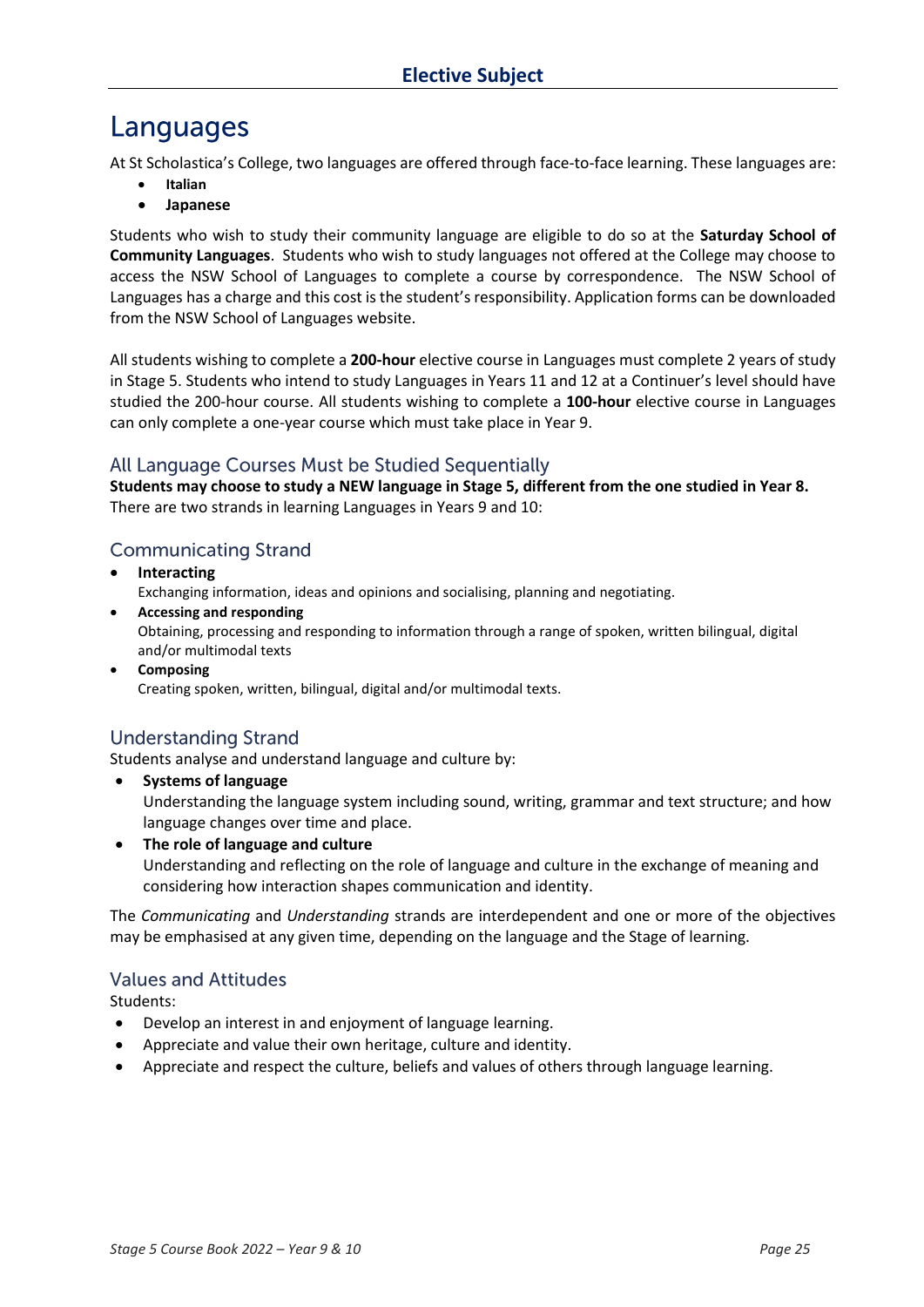# <span id="page-26-0"></span>**Italian**

## **Year 9 Topics**

- Greeting and welcoming alphabet, indefinite articles, personal pronouns, introduction to verbs
- Nationalities regular verbs, definite articles, languages
- Birthdays plural nouns, definite articles and plural nouns, days and dates, good wishes
- Family possessive adjectives, regular verbs, telephone language
- Friends stereotypes and generalisations, adjectives, adverbs, double consonants, hair and eye colour, physical appearance, character and temperament, opinions, agreements and disagreements
- Animals likes and dislikes, emotions, asking and giving reasons, numbers, regular verbs
- School subjects, teachers, telling the time
- Shopping modal verbs, superlative form, currencies, clothing and styles, prices and discounts
- Food food and drinks, daily meals, eating habits, irregular verbs, adverbs

## Year 10 Topics

- Weather seasons and weather, things to do
- Health body parts, health, going to the doctor, irregular nouns, irregular verbs, giving advice
- Free time simple plans and suggestions, accepting or declining invitations, irregular verbs
- House and Home home, describing your room, describing your home, location and position, prepositions and adverbs, suffixes
- Family Life types of families, routines and chores, imperative, object pronouns, adverbs, prefixes
- Daily Life daily routine, reflexive verbs, partitive articles
- Friendships & Free Time past tense expressions, irregular adjectives
- Travel travelling, directions, past tense expressions with reflexive verbs
- Technology online habits, comparatives, superlatives, past tense with direct object pronouns
- Creativity hobbies and careers, interests and passions, partitive pronouns, impersonal verbs
- Fashion concept of knowing, negative statements, imperfect tense
- Italian migration adjusting to a new life, past tense and imperfect tense, describing past events, relative pronouns

Italian must be studied in sequential order.

# <span id="page-26-1"></span>Japanese

## **Year 9 Topics**

- Daily routines telling the time, family events, weekend activities
- School life self-introductions, school year levels, subjects and timetable, club activities
- Calendar months and dates, seasons, annual events in Japan and Australia, school events and excursions
- Katakana learning fashion, foods
- Hobbies technology, sports, holidays
- Anime and manga parts of body, describing physical appearance, Japanese entertainments
- Festivals in Japan birthday and special occasions, receiving gifts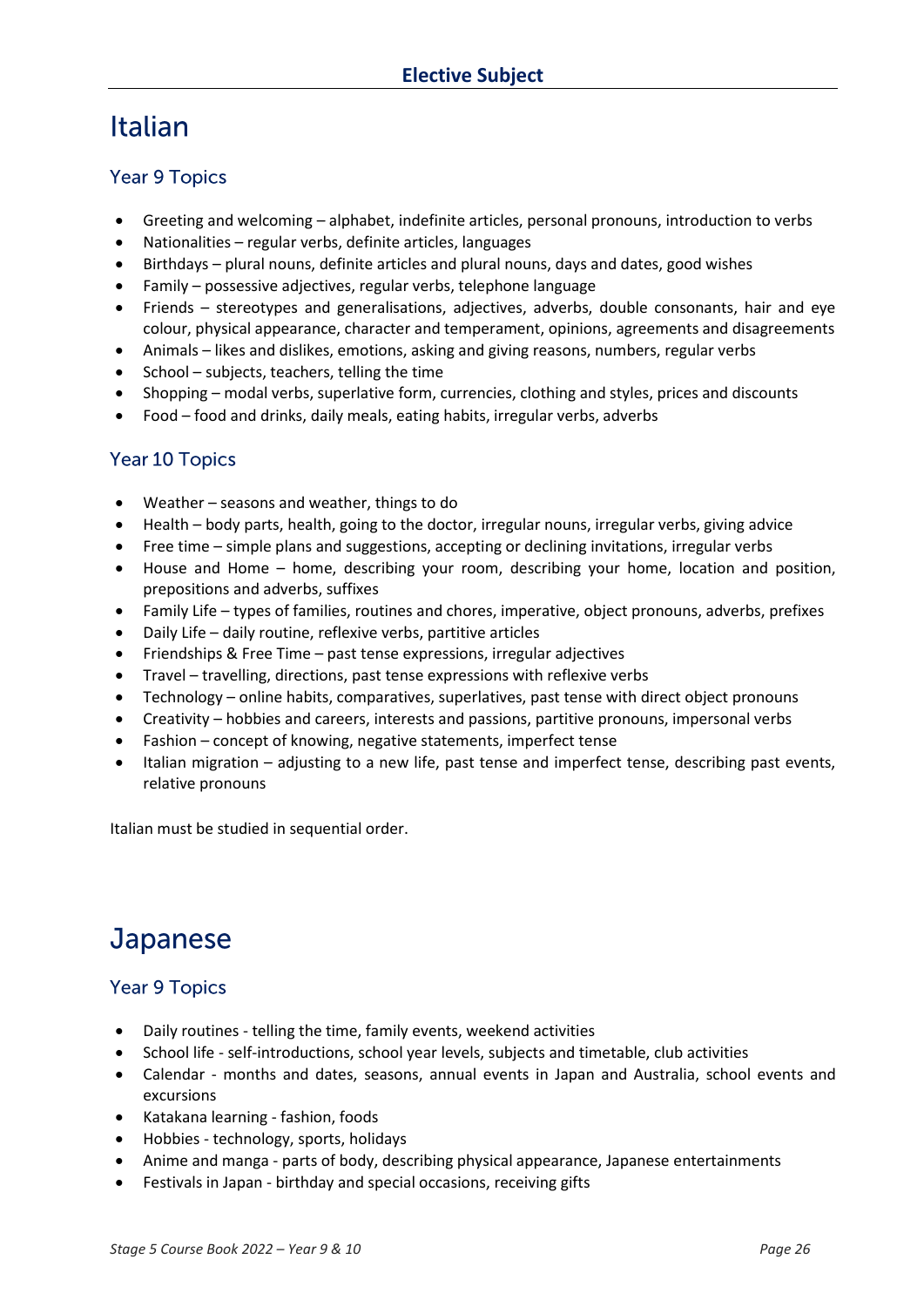## Year 10 Topics

- My life milestones, growing up, discussing past events
- Identity language studies, nationalities, where grew up
- Shopping and eating out department stores in Japan, fast food and healthy food in Japan and Australia
- Leisure activities theme parks, invitation
- Neighbourhood city and country, directions
- School trips travel time and transport, cultural similarities and differences
- Part-time work spending money, teenagers
- Future plans careers and aspirations, skills

Japanese must be studied in sequential order.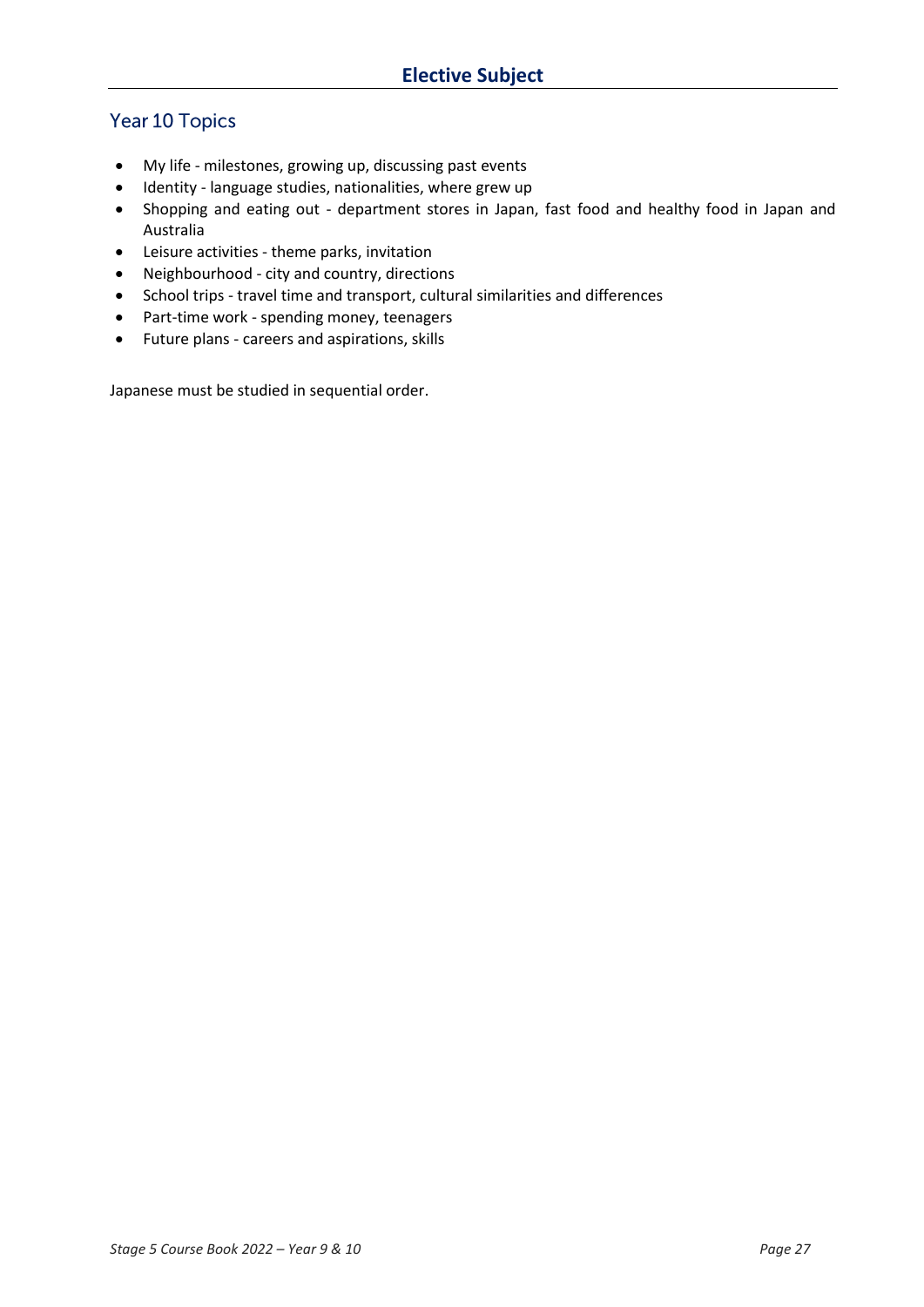# <span id="page-28-0"></span>**Physical Activity and Sports Science (PASS)**

The aim of the Physical Activity and Sports Studies (PASS) course is to enhance the student's capacity to participate effectively in physical activity and sport, leading to improved quality of life for themselves and others. PASS promotes the concept of learning through movement. Many aspects of the course can be explored through participation in selected movement applications in which students experience, examine, analyse and apply new understanding. Students are encouraged to specialise and study areas in depth, to work towards a particular performance goal, or examine an issue of interest related to the physical, emotional, social, cultural or scientific dimensions of physical activity and sport.

PASS also promotes learning about movement and provides students with opportunities to develop their movement skills, analyse movement performance and assist the performance of others. The acquisition and successful application of movement skills are closely related to enjoyment of physical activity and the likelihood of sustaining an active lifestyle. Students will appreciate the traditions and special characteristics associated with various physical activities and also the artistic and aesthetic qualities of skilled performance and determined effort.

Recreation, physical activity, sport and related health fields provide legitimate career pathways. This course provides students with a broad understanding of the multifaceted nature of these fields. It also introduces students to valuable and marketable skills in organisation, enterprise, leadership and communication. Students with these skills will be positioned to make a strong contribution to their community as physical activity and sport provides a major context for both voluntary and paid work.

#### Students must meet the course requirements of PDHPE to be eligible to study this elective subject.

| Year 9                                                                                                                                                                                                   | Year 10                                                                                                                                 |
|----------------------------------------------------------------------------------------------------------------------------------------------------------------------------------------------------------|-----------------------------------------------------------------------------------------------------------------------------------------|
| Australia's Sporting History<br>$\bullet$<br><b>Nutrition &amp; Physical Activity</b><br>$\bullet$<br>Event Management<br>$\bullet$<br><b>Fundamentals of Movement Skill</b><br>$\bullet$<br>Development | Coaching<br>Leisure, Lifestyle & Recreation<br>$\bullet$<br><b>Body Systems</b><br>Technology, Participation & Performance<br>$\bullet$ |

The theory component for each unit is as outlined below:

The practical component will include a variety of activities at school and off site at different venues, including:

- Dragon Boating
- Tae Kwon Do/Kickboxing
- AFL
- Ultimate Frisbee
- Rock Climbing
- Tennis/Badminton
- **Fitness**
- Self-Defence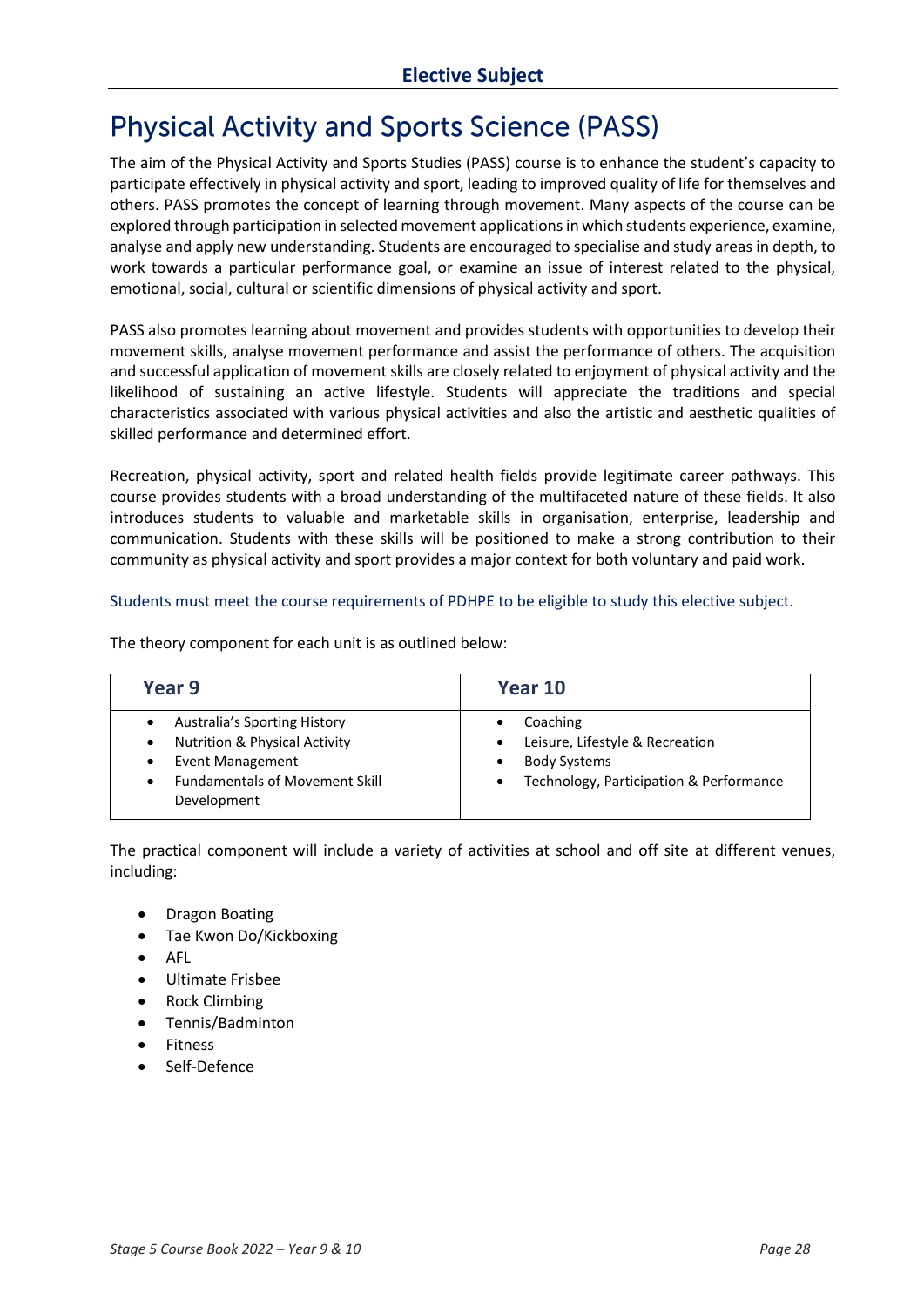# <span id="page-29-0"></span>**Technological and Applied Studies (TAS)**

Study in this area of the curriculum includes the following subjects:

- Design and Technology
- Food Technology
- Textiles Technology

# <span id="page-29-1"></span>**TAS - Design and Technology**

The aim of Design and Technology is to engage students in technological innovation and the world of design while exploring the impact on individuals, society and environments.

The Design and Technology course is divided into units of work which integrate core content areas and project work through the focus area of design and results in the creation and documentation of designed solutions.

A design project is the main learning activity of students during a unit of work and culminates in the design, production and evaluation of a product which responds to a real need or problem and is created using current technologies. Documentation of the design process is done in the form of a portfolio. This portfolio communicates the analysis of the need, management, development, research, experimentation and evaluation of their product.

Students who choose to study Design and Technology have the option of studying it at a 100 hour or 200 hour course. If they choose it as a 100-hour elective in Year 9 they will complete THREE units of work and in Year 10 they will complete TWO units of work. The Creatable STEM program is undertaken over both Year 9 and Year 10.

# Year 9 & 10

#### **FINCH Creatable collaboration: STEM and Innovation program.**

FINCH is a production company comprising filmmakers, artists, and engineers, working at the crossroads of storytelling, entertainment and technology. They make documentaries, live experiences, TV commercials, feature films and digital content. They hold several patents, actively develop, and license products, innovations, and inventions that push the boundaries of conventional storytelling.

Creatable is the FINCH education initiative, empowering young women to shape the future through creative technology. In the age of automation, the future is creative and we are sharing the tools students need to create their own future. We do this by revealing the techniques used for innovation and making the process playful and engaging.

At the heart of the curriculum is a guided creative journey that explores and applies innovation, from ideation through to prototype. Students learn from experience that they have what it takes to express themselves creatively through technology. What makes the FINCH STEM course unique is we do not just give the students a robot kit and tell them what to build. We take them through a creative process by helping them investigate everyday problems, ideate, pitch, design experience and rapidly prototype their ideas. We teach them how to channel their creativity through technology. We do not teach innovation as a product, we teach it as a process, giving young women the platform to realise their potential.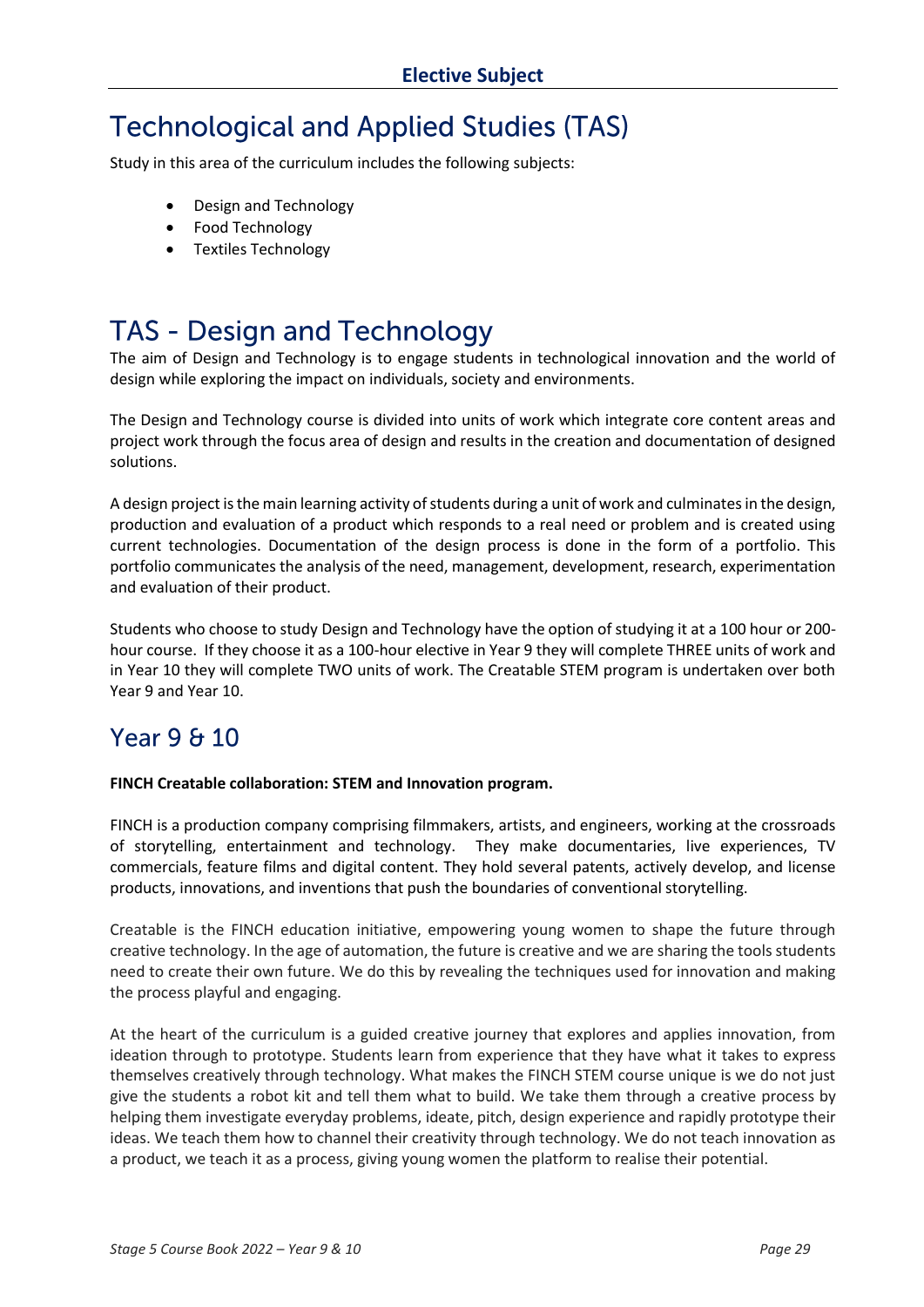## Year 10

During the course students will have the opportunity to study concepts such as; the nature and definition of design and technology and the purpose of design. Students utilise and apply collaborative methods when developing a design solution and document the design process in a portfolio. They apply and evaluate a process of design by developing design ideas and solutions.

Students develop knowledge, understanding and appreciation of the relationship between past, present and emerging technologies, and innovation activities, and evaluate and explain the impact of these on the individual, society and environments.

Students gain an understanding and appreciation for the work and responsibilities of Australian and overseas designers. Students work responsibly as they evaluate designed solutions that reflect preferred futures, the principles of appropriate technology and ethical and responsible design.

Across the 200-hundred-hour course students develop and expand their knowledge of design through project work. Some of these project ideas include:

- Design and a tiny house
- Create a children's toy
- Design challenges utilising modern technologies
- Design Movements

Students have the option of completing Design and Technology as a 100-hour or 200-hour course.

# <span id="page-30-0"></span>**TAS - Food Technology**

The study of Food Technology provides students with the opportunity to make informed decisions based on knowledge and understanding of the impact of food on society, of food properties, preparation and processing and the interrelationship of nutrition and health. Students are able to design, manage and implement solutions, in a safe and hygienic manner, for specific food purposes.

Students are provided with opportunities to develop confidence in practical skills in preparing and presenting food to enable them to select and use appropriate ingredients, methods and equipment. The course provides students with a context through which to explore the richness and the variety food adds to life. The study of Food Technology contributes to both vocational and general life experiences. These skills are transferable to other study, work and life contexts that students may encounter in the future.

Students can complete Food Technology as a 100-hour or 200-hour course. Over the 100-hour course students will study four focus areas, and over the 200-hour course, students study all eight focus areas.

## **Focus Areas**

**Food in Australia:** Students examine the history of food in Australian, beginning with traditional bush foods prepared by Aboriginal or Torres Strait Islander Peoples. They investigate the influence of early European settlers and continual immigration of a variety of cultures and examine the subsequent effects on contemporary Australian eating patterns.

**Food for Special Occasions:** Students explore a range of special occasions including social, cultural, religious, historical and family. They examine small and large-scale catering establishments. Students plan and prepare food for special occasions, demonstrating appropriate food-handling and presentation skills.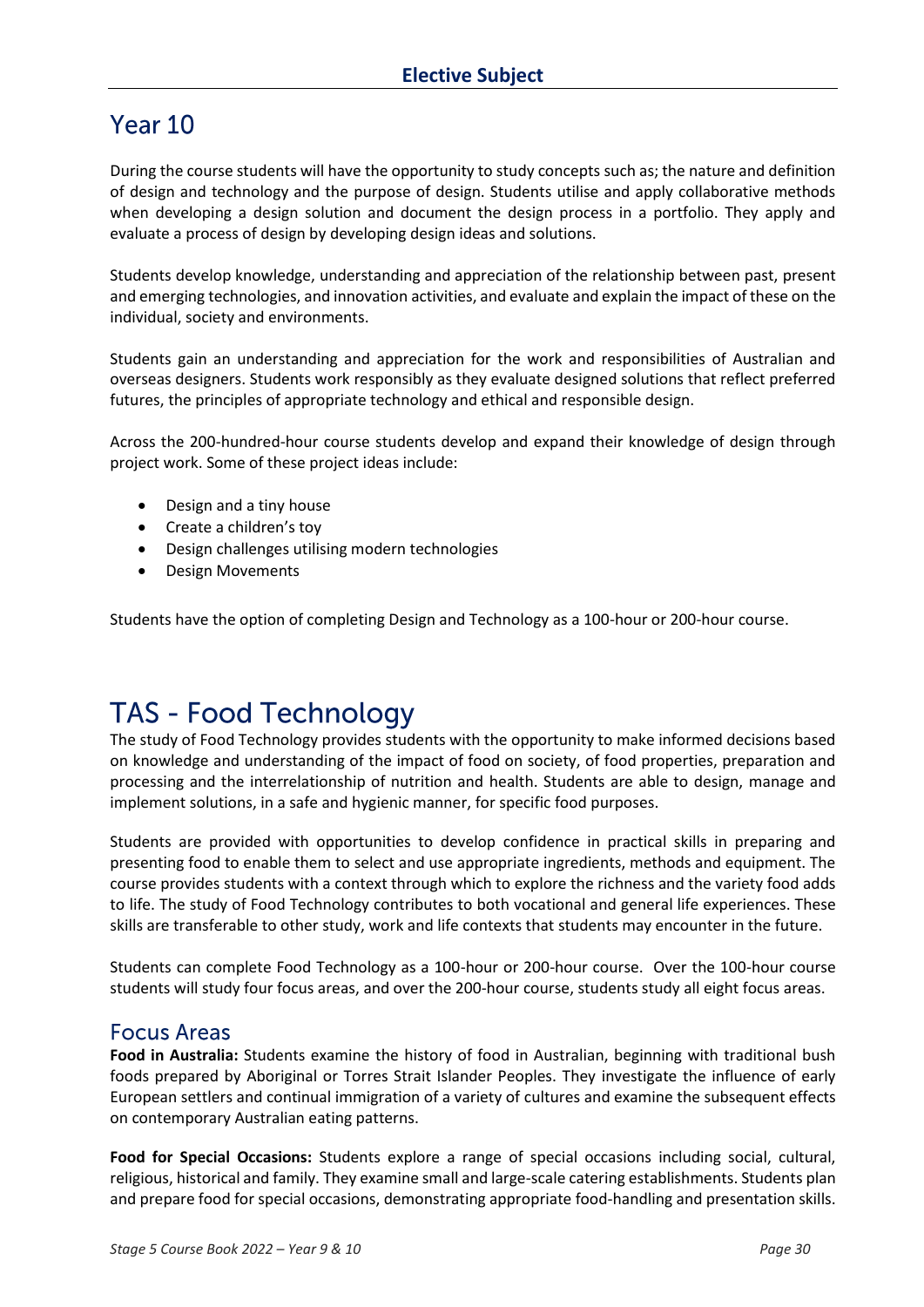**Food Selection and Health:** Students examine the role of food and its nutritional components in the body. They explore the nutritional needs of individuals and groups and explain the effects of poor nutrition. Students investigate means of improving the nutritional status of individuals and groups. They select, plan and prepare safe and nutritious foods to reflect national food guides.

**Food product Development** Students examine the reasons for developing food products and the impact of past and present food product innovations on society. They explore the processes in food product development and develop, produce and evaluate a food product.

**Food Equity:** Students examine food production and distribution globally and how it is influenced by factors such as transport, infrastructure, political environment and geographic considerations. Students investigate globalisation of food and issues relating to food security, groups at risk of food inequity and the impact of dietary diseases associated with malnutrition.

**Food Service and Catering:** Students examine food service and catering ventures and their ethical operations across a variety of settings and investigate employment opportunities. Students explore the contribution of the food service and catering industry to society, outline rights and responsibilities of employees and employers and investigate menu-planning considerations.

**Food Trends:** Students examine historical and current food trends and explore factors that influence their appeal and acceptability. Students discuss issues surrounding food sustainability and emerging technologies within the food industry. Students assess the role of the media, investigate trends in food presentation and examine factor-influencing acceptance of food trends.

# <span id="page-31-0"></span>**TAS - Textiles Technology**

Textiles Technology is at the front of today's world of technology. Many products are made from textiles and the design element is an integral part of our everyday life. These courses will help students to develop their ability to appreciate good design and develop their own sense of style, as well as appreciate the technology involved in our lifestyle, now and in the future. Students study technologies from the past, as well as learn to manipulate present technologies and appreciate the future directions of design.

Students have the option of studying Textiles Technology as a 100-hour course or a 200-hour course. If they choose Textiles Technology as a 100-hour course in Year 9 they will complete TWO units and if they choose it in Year 10, they will also complete TWO units. If they choose it as a 200 course, they will complete all FOUR units.

## Units of Work

#### *Properties and performance*

This unit acts as a core unit and gives experience in basic textile skills. It explores the structure and properties of natural and woven fibres. Students will apply this theory to practice through the application of construction techniques. By deconstructing a textile item, that is the dissection of an item into its component parts by looking at the whole item and then breaking it down progressively to its initial state, students will gain a broad understanding of how textile items are constructed.

#### *Textiles and society*

This unit involves the students learning the basics of Textile Arts and Furnishings. The purpose of drawing techniques and mood boards are studied. Student will develop a portfolio of designs. The second part of this unit involves students gaining an understanding of the traditions which have played a part in the handcrafts that we enjoy now. Students will investigate the origins of these crafts and make a small